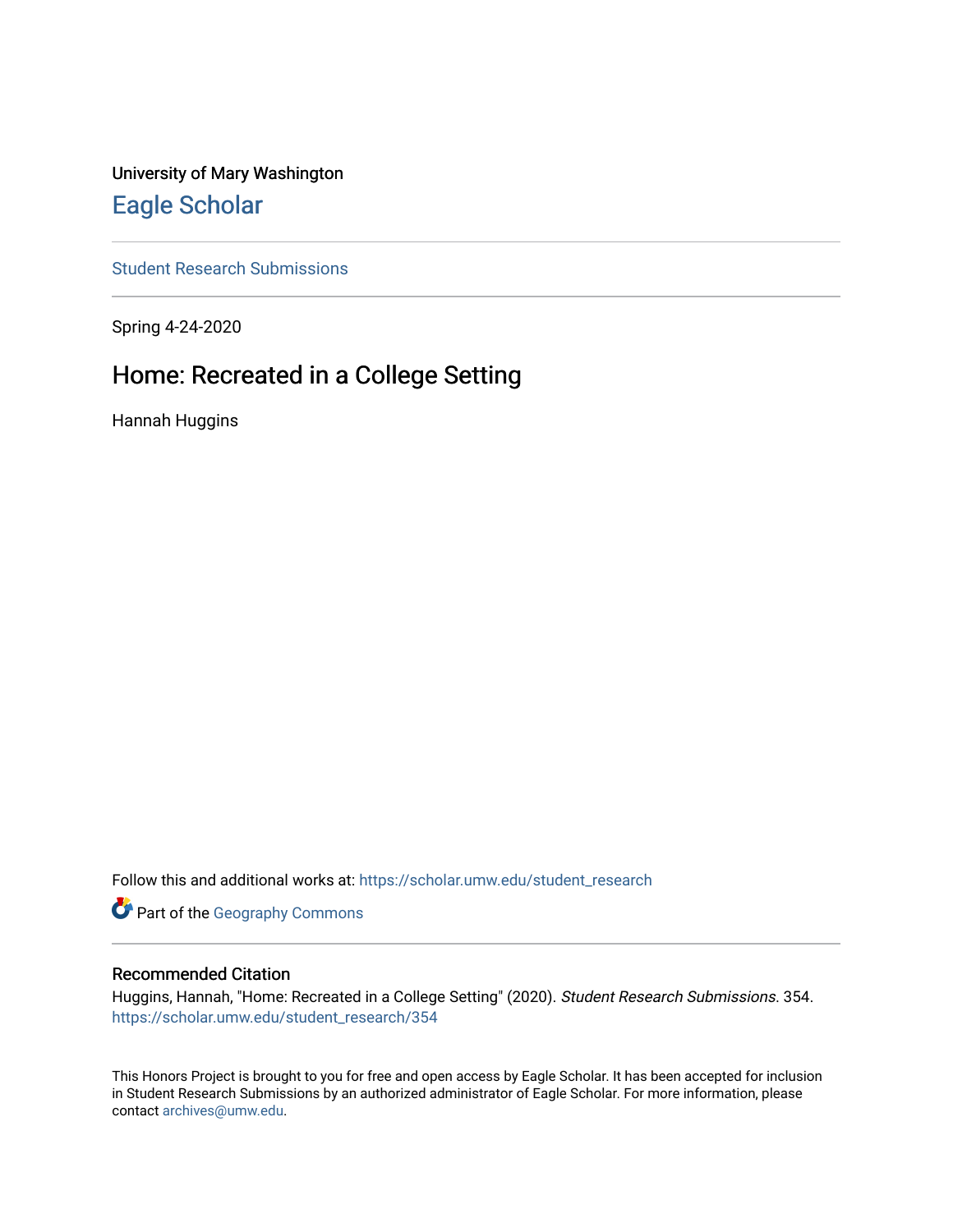# **Home: Recreated in a College Setting**

By

Hannah Huggins

A Thesis Submitted in Fulfillment of the Requirements for Honors in Geography

Department of Geography University of Mary Washington Fredericksburg, VA 22401

April 17, 2020

Advisory Committee:

Tracy Citeroni

Caitlin Finlayson

Associate Professor of Geography, Thesis Advisor

Melina Patterson Melina Patterson Associate Professor of Geography

Associate Professor of Sociology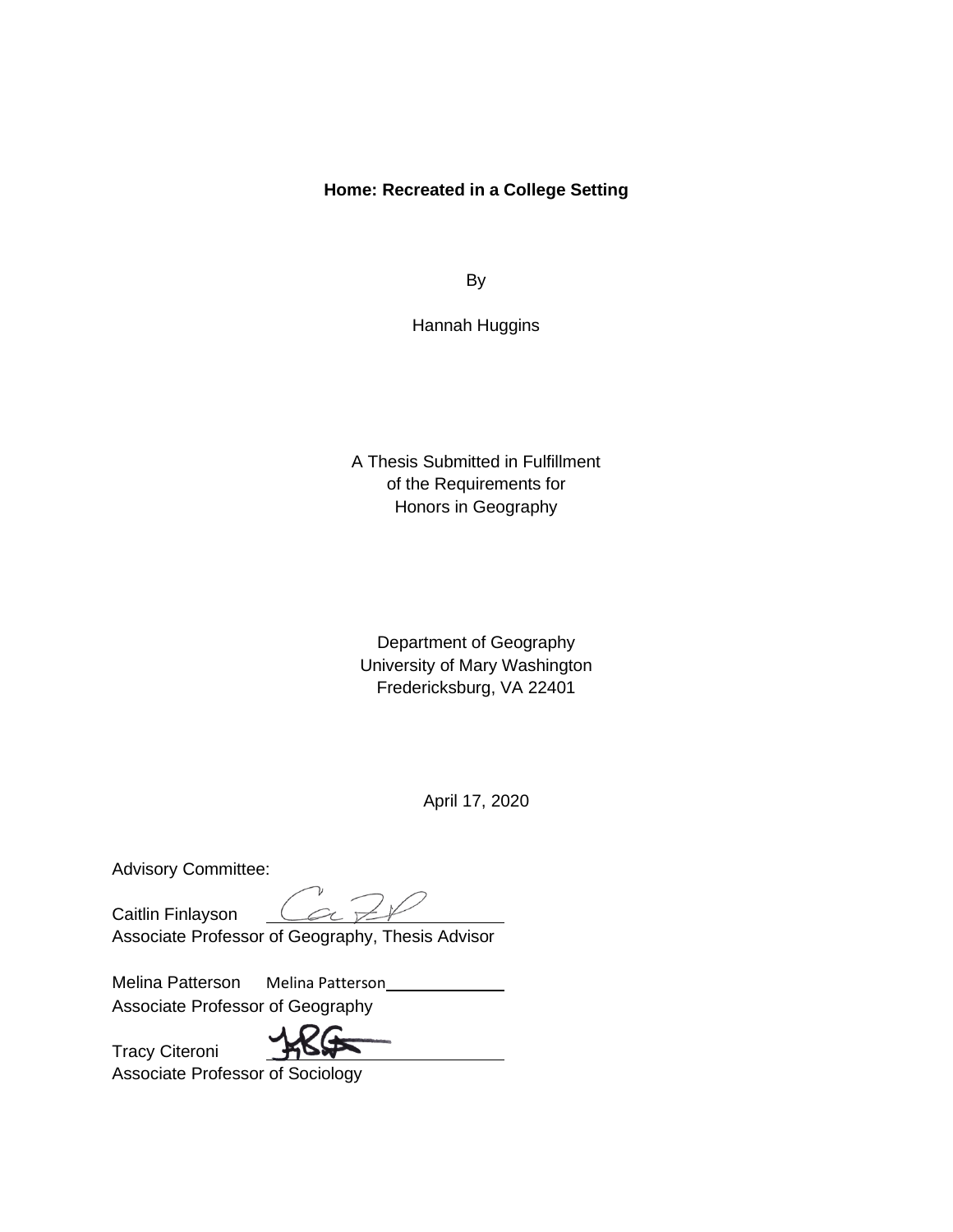# "Home: Recreated in a College Setting"

Hannah Huggins

Thesis Committee: Dr. Caitlin Finlayson, Advisor

Dr. Tracy Citeroni

Dr. Melina Patterson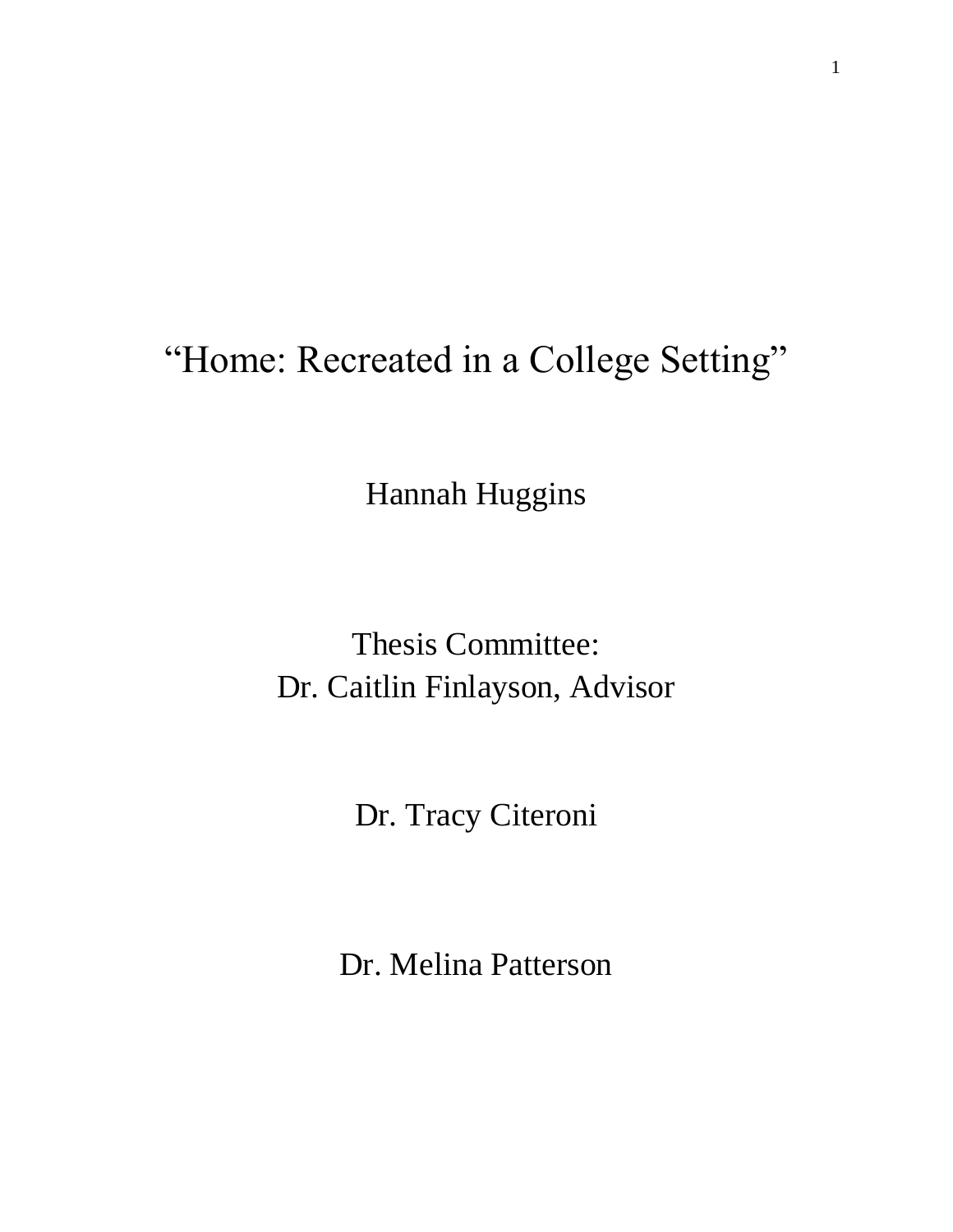#### **Research Question**

How is home, and its associated feelings, reconstructed in a college environment?

#### **Introduction**

Within the field of Geography, many scholars have evaluated the association between identity and space (Katz 2003). Geographers, such as Bachelard (1994), Buffel (2017), Duncan (1982), Duncan and Schein (2004), Ratnam (2018), and Sheehan (2010) have addressed the ways in which attachments and identities are specifically connected to places of "home" as they produce "social and emotive relationships and meanings" (Ratnam 2018, 1). Scholars within various other academic fields, such as Sociology and Psychology, have also analyzed identity in relation to homes (Hurdley 2006, McAndrew 1998, Thornock, Nelson, Porter, and Evans-Stout 2019). There is additional scholarly dialogue concerning how identities and feelings of home are affected in transitional periods, such as after a move. These conversations often center around migrants, nursing home residents, and college students (Cicognani, Menezes, and Nata 2011, McAndrew 1998, Ratnam 2018, Buffel, 2017, Van Hoof et al. 2016).

The research regarding college students, however, tends to identify the ways one's room says something about oneself or focuses on how people connect to and identify with their college town or hometown, rather than the physical dwelling they inhabit (Cicognani et al. 2011, McAndrew 1998, Walls can talk 2015). There has been virtually no research on college students' recreations of home on college campuses. This research project seeks to address this gap and investigate the recreation of home by college students on college campuses through a qualitative analysis of student experiences in on-campus housing at the University of Mary Washington.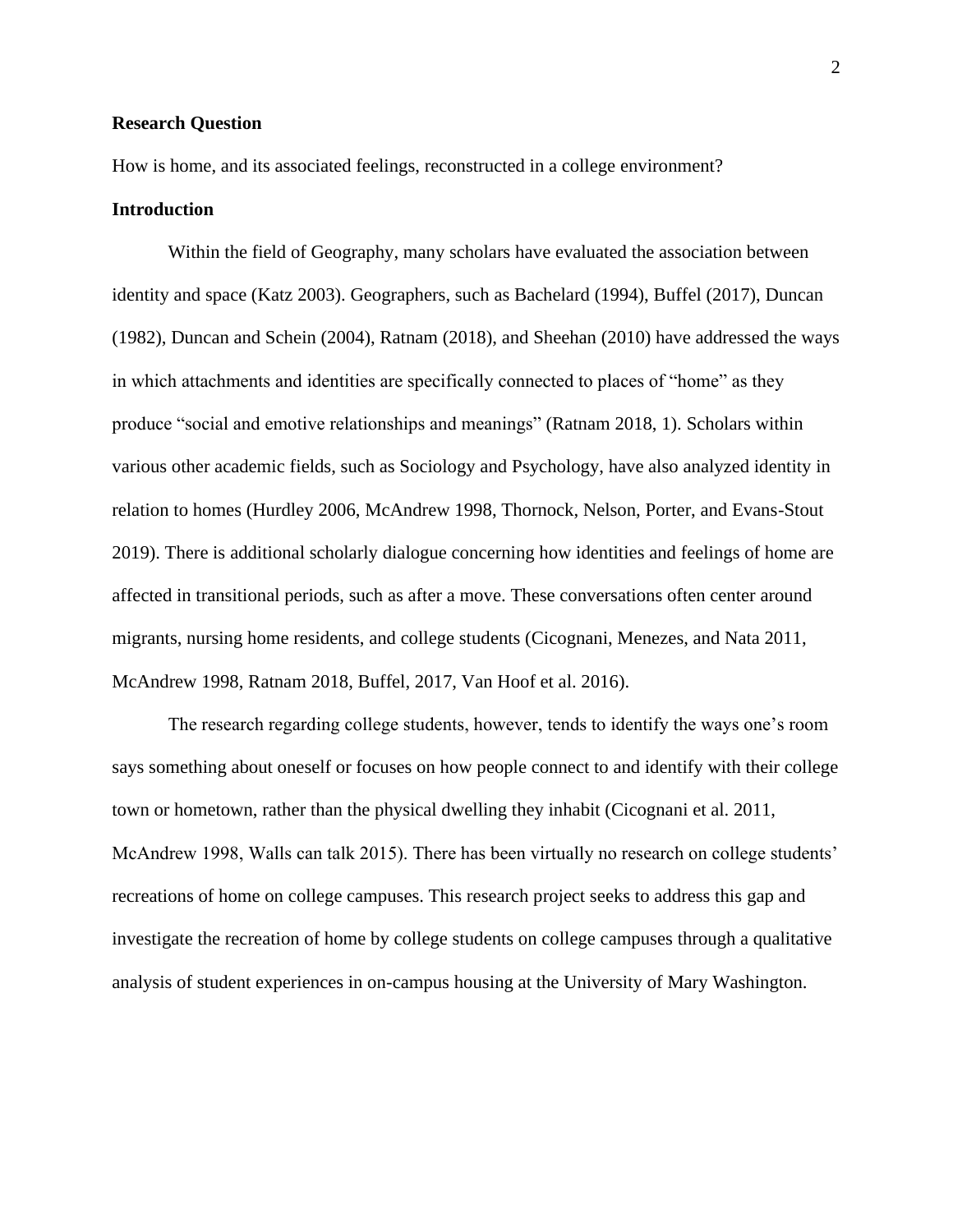### **Home is Affective**

*"Our house is our corner of the world" (Bachelard 1994, 4).* 

Home, defined for the micro-level scale of this study, is a physical dwelling in which one lives (Duncan 1982, Duncan and Lambert 2004, Low and Chambers 1989, Ratnam 2018, Thornock et al. 2019). However, home is also a social and "affective construct" (Aziz and Ahmad 2012, Duncan and Lambert 2004, Ratnam 2018, Sheehan 2010, Thornock et al. 2019). It is a socially constructed notion that is culturally dependent. Thus, how one views and defines home is influenced and altered by cultural views of home. However, feelings within one's home can be created in harmony with or in opposition to cultural views of home, for feelings within a home can contradict societal ideas of home. While homes are culturally associated with and often encompass feelings of comfort, security, intimacy, and acceptance, along with social interactions that are typically more intimate and personal (Aziz and Ahmad 2012, Duncan and Lambert 2004, Ratnam 2018, Sheehan 2010, Thornock et al. 2019), they can also be places associated with negative feelings and experiences. Homes have many functions and are the places where people tend to spend a majority of their time (Ratnam 2018, Thornock et al. 2019).

Homes are important because they can give life stability, meaning, and order, as well as provide people with a sense of belonging and purpose (Cicognani et al. 2011). Even those without a home strive to create one (Sheehan 2010). Sheehan (2010) discusses how homeless youth hang out in abandoned buildings that act as homes. Further, Sheehan (2010) states that homeless people partake in activities intended to increase the homelike feelings in a space, such as socially and materially personalizing an area. Further, homeless people have altered typical definitions of home, thus, highlighting home as a flexible space that can be reshaped (Sheehan 2010). The notion of a flexible home is important to the discussion of college students'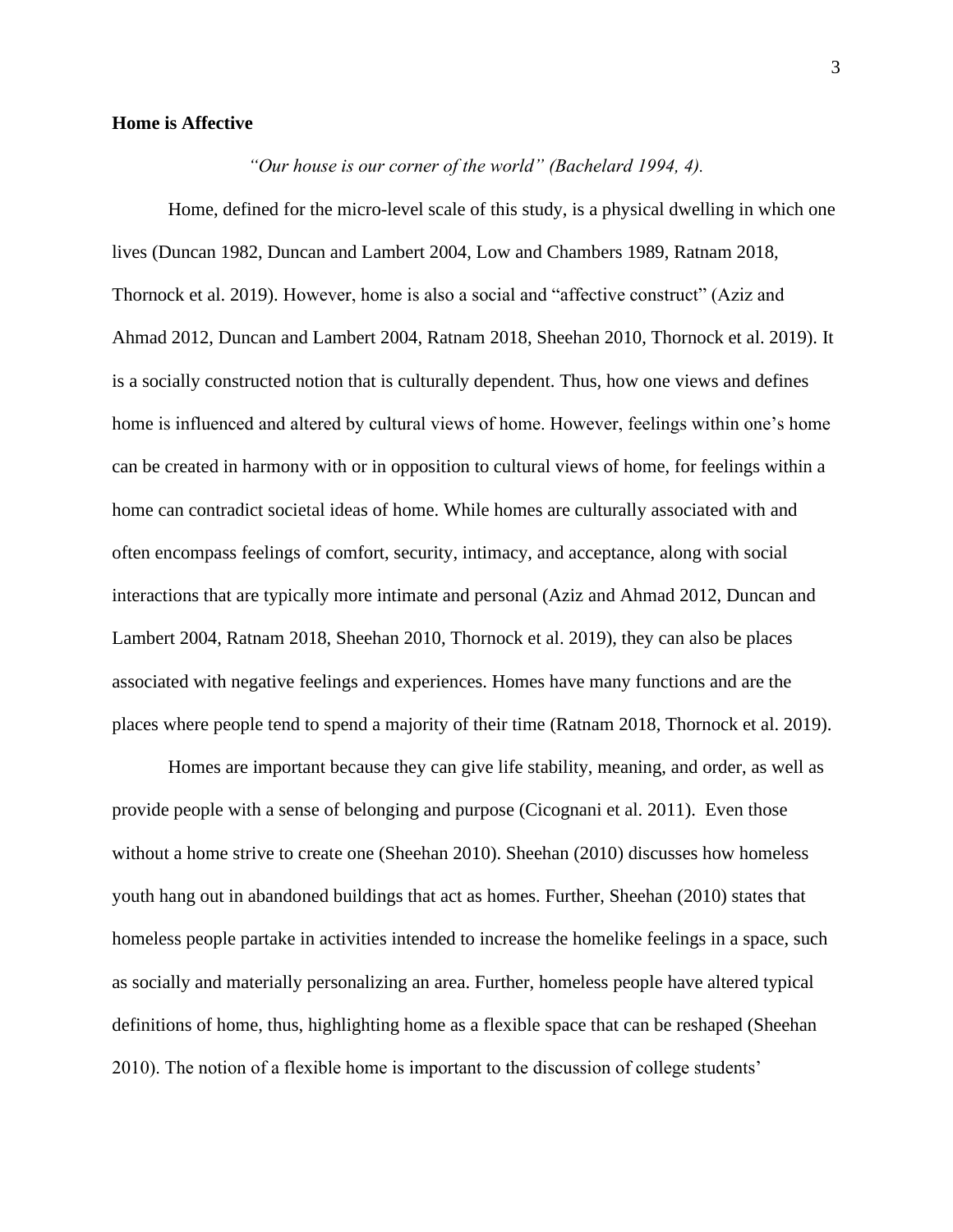recreations of home in on-campus settings. It demonstrates that a home does not have to be a conventional house to shelter the feelings and identities tied to home places.

How individuals perceive their home is central to the creation of a *sense* of home. The importance of perception is demonstrated through the fact that one's perceptions of home have a greater impact on family functioning or family relationships than the physical features of the dwelling itself (Thornock et al. 2019). Thus, how one perceives her or his home has the potential to create a positive social environment and sustain the well-being associated with home places or it can do the opposite.

If a sense of home is dependent on more than the mere physical dwelling, how is a sense of home made? Homes themselves are spaces that provoke a strong emotional attachment. This attachment coupled with the specific collection of narrative objects and momentos within a dwelling help create a sense of home. Residents personalize their new dwelling with memoryinfused objects. The introduction of these objects into the home brings memories of the past residence into the new house and the connection between these objects and their associated narratives in turn develops a sense of home.

#### **Objects and Memory**

People can recreate homes with the assistance of objects, which allows one to personalize the space (Aziz and Ahmad 2012, Brown 2007). "From a migration perspective, the personal experience of uprooting and re-rooting involves the creation of intimate spaces where history, heritage and identity are inscribed in home possessions brought from the old country or acquired since arrival" (Moussouri and Vomvyla 2015, 98). Decorating the home with personal belongings often evokes positive memories and allows people to relive their past (Van Hoof et al. 2016). Possessions one brings from a former home to a new house can aid in the creation of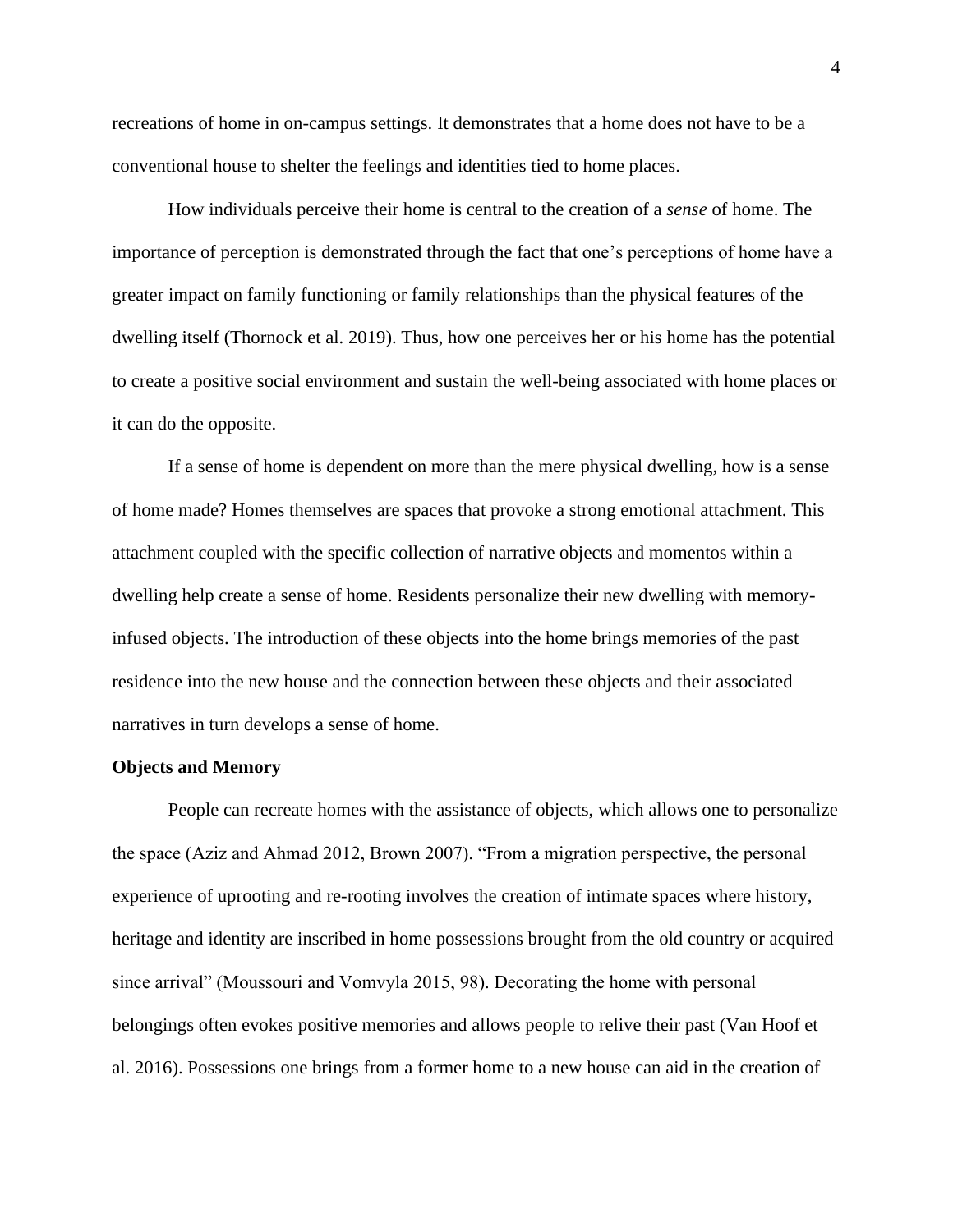the new home because the objects bring past narratives and memories into the new dwelling (Miller 2001, Moussouri and Vomvyla 2015, Ratnum 2018, Van Hoof et al. 2016). These home possessions connect past houses to the current one (Hurdley 2006, Moussouri and Vomvyla 2015). For example, the material artifacts migrants bring to their new home connect past narratives and memories to the new space (Moussouri and Vomvyla 2015). This connection to the old home can assist in the creation of the new home (Hurdley 2006, Moussouri and Vomvyla 2015).

The new home is, thus, built upon, at least partially, the feelings and experiences one remembers from her or his old home. "Feeling at home is a layered emotion" (Van Hoof et al. 2016, 34). Objects work to layer the home and create the notion of home as a place (Finlayson 2012 and Moussouri and Vomvyla 2015). For instance, the same objects are capable of being associated with different memories (Hurdley 2006, Moussouri and Vomvyla 2015). The narratives of objects also interact with other memory-packed objects surrounding them to layer home space (Moussouri and Vomvyla 2015). These objects join together to connect individual past history to the home and reflect one's sense of self (Hurdley 2006, Miller 2001, Moussouri and Vomvyla 2015). This is notably demonstrated in nursing home residents. A majority of nursing home residents who participated in the study by Van Hoof et al. (2016) said that bringing personal items to their new residence made the space feel more familiar and home-like. These possessions are, therefore, worth a considerable amount to the residents (Van Hoof et al. 2016). Personalization of a house, achieved through the addition of personal objects and modification of the space, allows for self expression and endeavors to create a sense of home (Aziz and Ahmad 2012).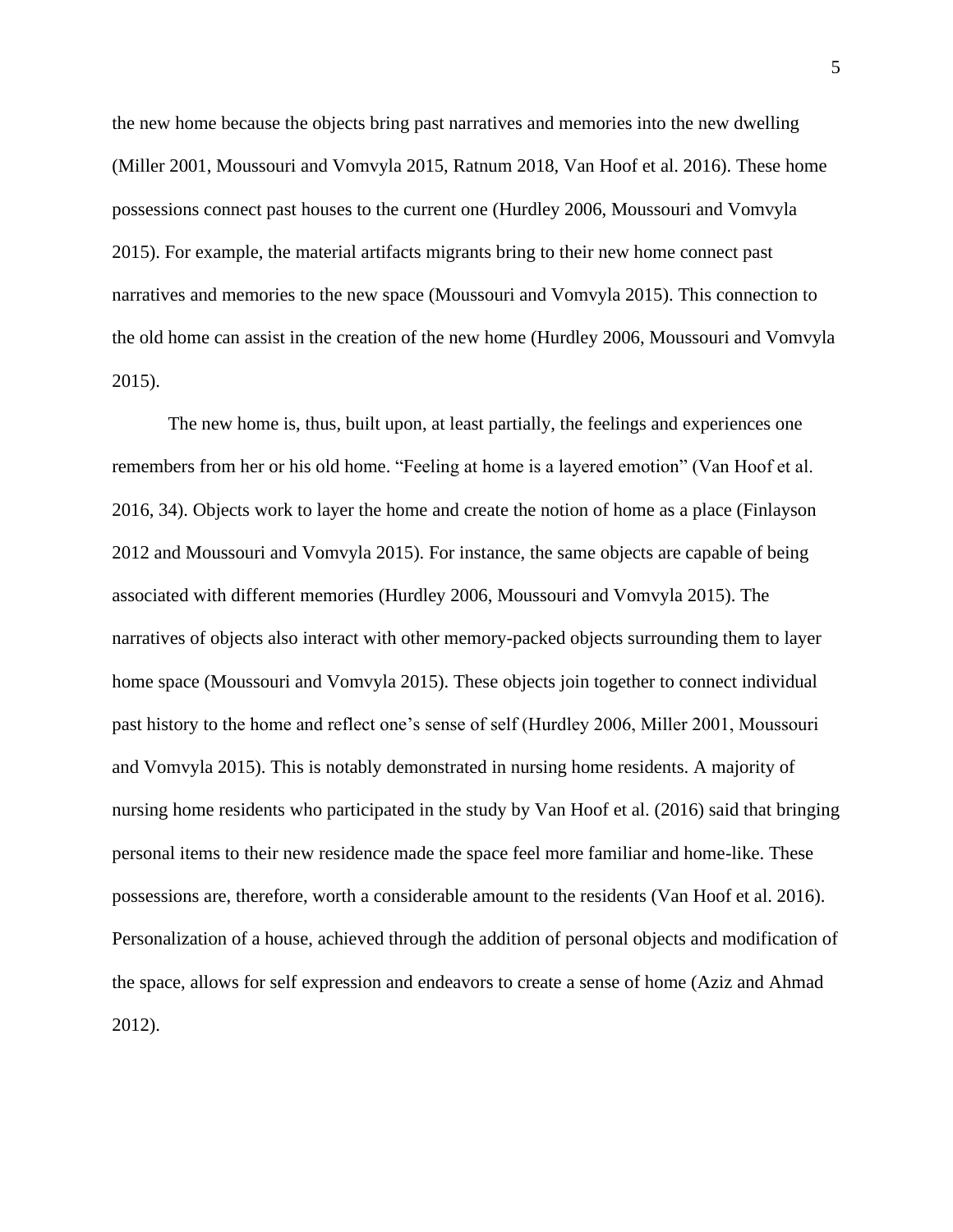We carry, quite literally and tangibly at times, past houses with us through memory,

dreams, images, and imagination. Therefore, new ideas of "home" are created through a layering of the memories and experiences of previous home places in which one has lived. Memories are made in both physical and "non-material" (such as through narratives) space; however, they have the ability to connect experiences over both space and time because they are not explicitly tied to either (Ratnam 2018). The narratives that transcend space and time are dynamic and affect the creation of new home places (Ratnam 2018). The place of home allows the past to be processed and affects the present (Ratnam 2018). For example, family memories can shape how the home is constructed by influencing traditions and values (Ratnam 2018). The memories, narratives, and objects stored in homes are influential in the creation of home as they interact with both people and place (Bachelard 1994, Brown 2007, Ratnam 2018, Shamai and Ilatov 2005).

#### **A Sense of Place**

Through the layering of objects and narrative memories as well as the social and personal connections one forms, the everyday *space* of home becomes a *place* (Ratnam 2018). A *place* is a meaningful location containing a concentration of social interactions and performances that influence individual and societal values, ways of thinking, and identities (Lengen and Kistemann 2012), whereas *space* is often conceived of as more of a static location. When people have lengthy, deep, and/or habitual interactions with a meaningful place that is associated with memories of past experiences and social performances, they develop a sense of place and an attachment to that place (Aziz and Ahmad 2012, Shamai and Ilatov 2005). A sense of place is the affective bond, both conscious and unconscious, one has with a meaningful, symbolic, and value-filled location (Lengen and Kistemann 2012, Shamai and Ilatov 2005). The term "affective bond" is used here to denote the emotional dimensions of the lived experience and its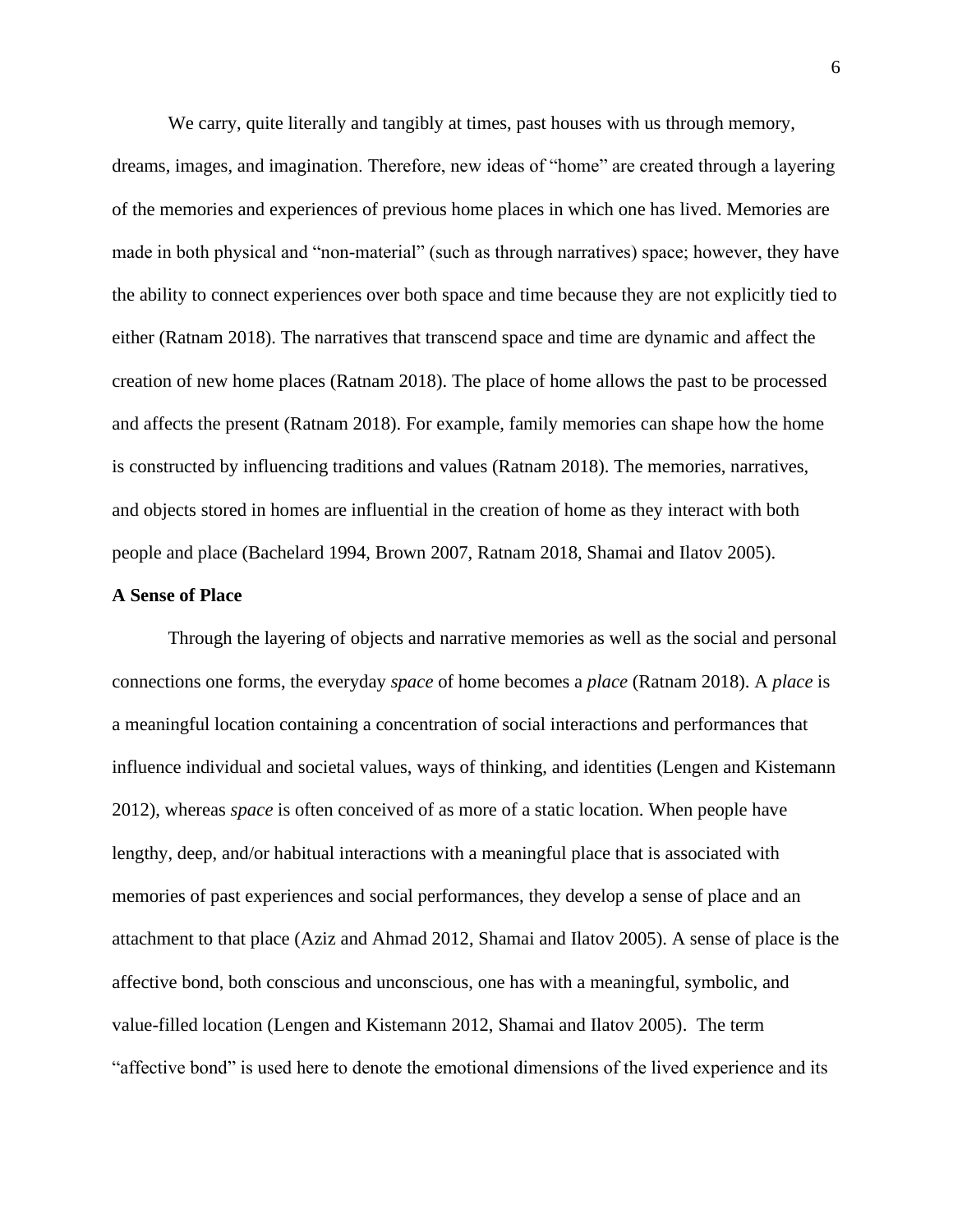associated effects as explored in geographic research (Finlayson 2012, Finlayson 2017). The felt sense of place and attachment then link individuals to the environment, invoking feelings, attitudes, and behaviors, and allowing people to better understand their surrounding space (Aziz and Ahmad 2012, Shamai and Ilatov 2005). These place making and attachment processes develop one's sense of home as a *place*.

The sense of place is particularly strong in homes because we have such a deep emotional attachment to them, and they are highly affective (Bachelard 1994). Affect refers to the effects space has on those who encounter it (Finlayson 2012). Space that is highly affective can be paralleled to sacred spaces and the processes that make these spaces significant. For instance, much like in churches, different areas within the home are considered to be of more significance or are viewed differently (Bachelard 1994, Finlayson 2012). A corner, for example, has the capacity to become a child's place of solitude if they do not have a bedroom (Bachelard 1994). Additionally, feelings of familiarity, comfort, and social connections make religious spaces feel like home for many people (Finlayson 2012). Similarly, the rituals we partake in at home, such as communal meals or holiday celebrations, serve as place-makers.

Place re-creation can further mirror the creation of sacred spaces as Finlayson (2012) stated that "emotional experiences within religious spaces help create and re-create these sites" (Finlayson 2012, 1764). As in sacred spaces, a sense of place more broadly is dynamic, for it is constantly being created and recreated, such as through the performance of and reengagement with home rituals (Shamai and Ilatov 2005). This constant construction of affective place occurs in the context of individual minds and greater society, highlighting both the individual and social nature of feelings of place (Lengen and Kistemann 2012, Shamai and Ilatov 2005). The amount of attachment, or the connection one has with a space, is affected and indicated by how one goes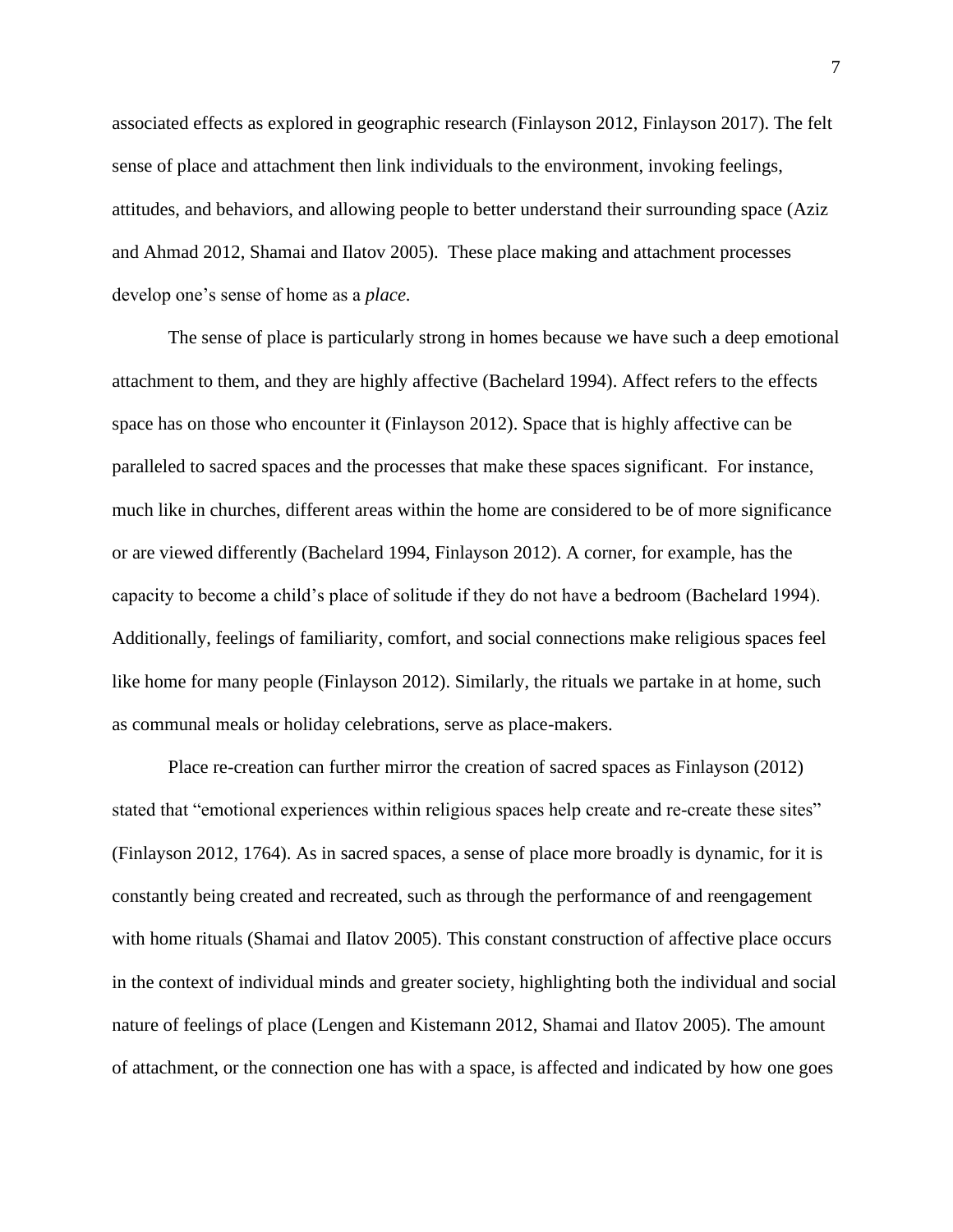about creating the physical and social setting of the place (Aziz and Ahmad 2012). For example, does one attempt to develop social connections within the space or make the space attractive (Aziz and Ahmad 2012)?

Homes encompass individual and collective memories and identities (Brown 2007, Ratnam 2018) that combine with the social and daily life of its occupants to make home a distinctive, emotionally-attached place (Ratnam 2018). For instance, many people consider their home to be a place where they are comfortable socializing with neighbors, conducting day-today activities, and are familiar with the environment (Aziz and Ahmad 2012). These interactions and activities build upon one another to make home a place (Aziz and Ahmed 2012). Further, while homes are subjective, they are created in and express the society in which they are constructed (Duncan 1982, Ratnam 2018). On the other hand, homes can be constructed in opposition to this society and, therefore, can be an act of resistance. Social structures also have the capacity to shape, and at times constrain, one's ability to both obtain and create a home, and culturally define the sort of home she or he should have. Thus, to truly understand home, particularly in a nontraditional setting such as a college campus, one must look at the connections between an "individual, social worlds, and social structure" (Duncan 1982, 1, Ratnam 2018).

### **Identity**

### *"House is part of you and your identity" (Bachelard 1994, 11).*

Low and Chambers (1989) characterized identity as "a person's sense of self" (Low and Chambers 1989, 208). One's identity is defined not only by who they are, but by who they are not (Duncan 1982). The notion of associating and dissociating oneself from different facets of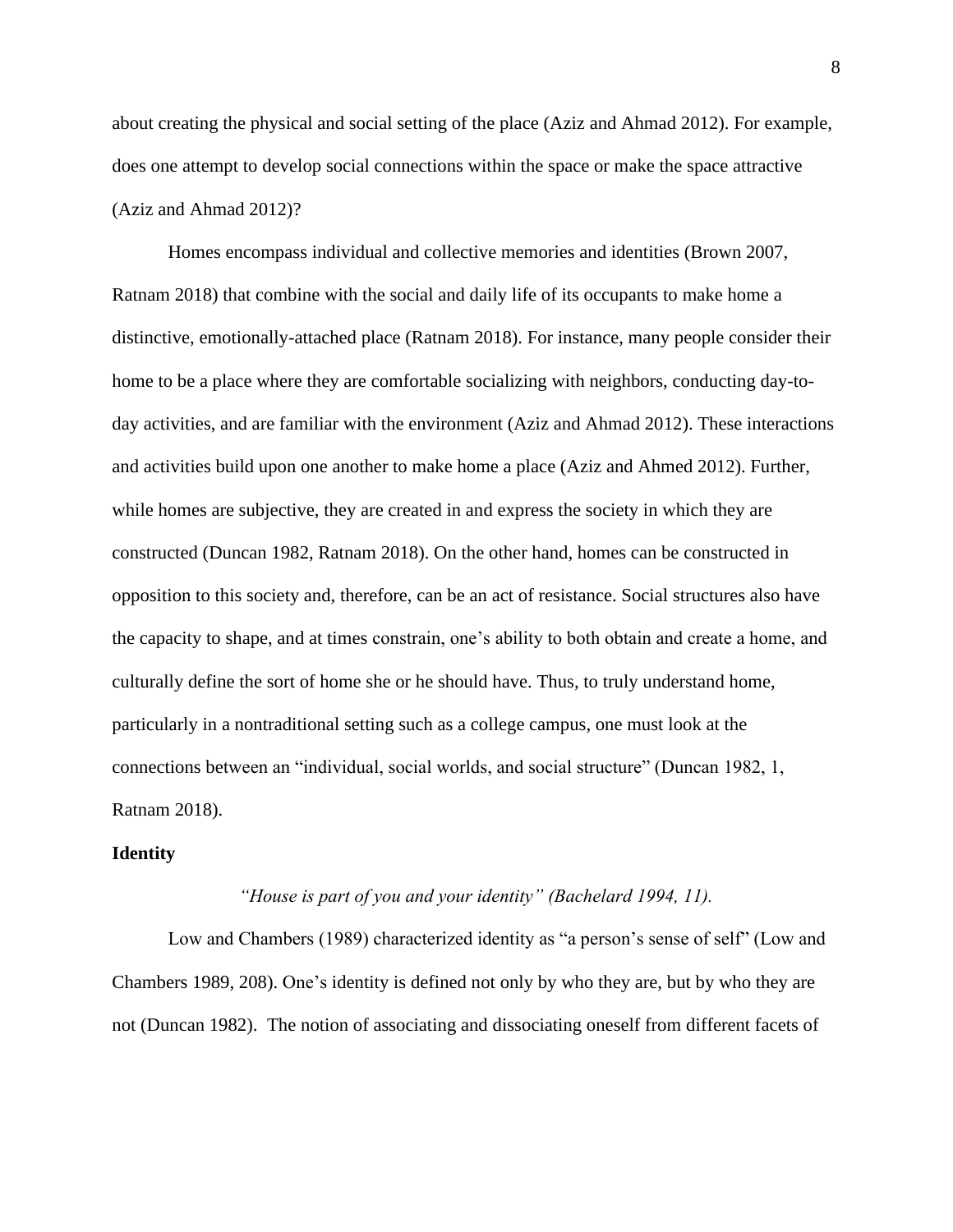society is connected to the concept of conditional identity as stated in Duncan's (1982) definition.

Identity is made in relation to and can be changed by time, space, and social interactions (Hurdley 2006, Katz 2003, Shamai and Ilatov 2005). Individual and collective identity is shaped, at least in part, by a sense of place (Aziz and Ahmad 2012, Shamai and Ilatov 2005). Identity is formed in, affected by, and acted out in space (Katz 2003, Shamai and Ilatov 2005). This is demonstrated with diasporic identity, which is "the complex sense of belonging that people can have over several places, all of which they might think of as home" (Katz 2003, 255-256). These identities vary across different spaces and times, for they are modified by differing spatial attributes, social characteristics, and scales of a location (Katz 2003). The concept of a diasporic identity demonstrates that identity can be felt in different places and that one can identify with more than one home place. Consequently, college students are able to identify with and feel a sense of home in both their college housing and their previous dwelling.

Identity building, both individual and group, is a social process and, therefore, individuals form new identities based on variations in social experiences (Duncan 1982, Hurdley 2006, Low and Chambers 1989, Katz 2003). Consequently, a transition to a new dwelling with different people, such as that seen on college campuses, can affect one's identity and feelings. Ordinary and familiar encounters within the home make it a foundation for meaningfulness and identity (Ratnam 2018). Accordingly, people become very attached to the places they spend their lives, such as home (Cicognani et al. 2011). Cicognani et al. (2011) call this intense affinity for and attachment to a place "Place Identity" (Cicognani et al. 2011, 34). "Place Identity" expresses the connection between identity and place by highlighting the importance of place in identity development (Cicognani et al. 2011). Place is associated with identity development because who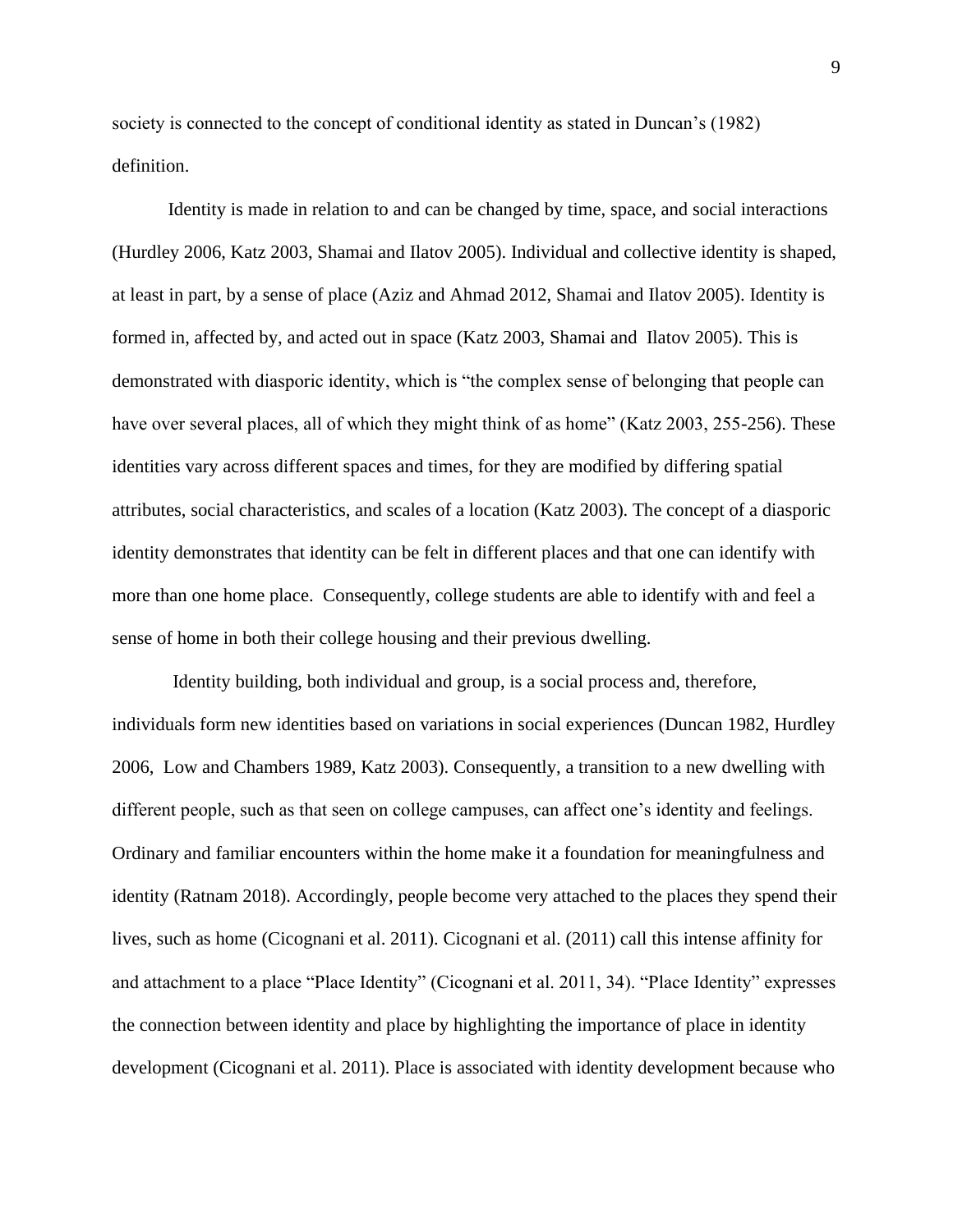one is depends on experiences and living situations; hence, homes are fundamental locations for identity production and performance (Cicognani et al. 2011, Duncan and Lambert 2004).

Homes are sites of lived experiences that affect and are altered by identity (Ratnam 2018). It is the "locational core" (Aziz and Ahmad 2012, 276) that steadies identity and organizes both spatial and social interactions. A home's meaning, influenced by the expression of one's identity, is further affected by one's capacity to identify with both the social and physical environment (Aziz and Ahmad 2012). Hurdley (2006) stated that "there is an active meaning-making process" (Hurdley 2006, 719) between people, homes, and the material culture that forms identity. For instance, narratives of objects can be important to individual and family identity, especially heirloom type objects (Hurdley 2006). In this case, objects and the associated biographies are profoundly influential in the development of identity (Hurdley 2006). Narratives are also fundamental in the development of home places (Bachelard 1994, Brown 2007, Ratnam 2018, Shamai and Ilatov 2005). Both memory and identity are "meta-concepts that coalesce with the home and home-building practices." (Ratnam 2018, 1). Therefore, the construction of a new identity can assist in the creation of a sense of home (Aziz and Ahmad 2012).

#### **College Students**

 The transition to college is significant. It is an experience accompanied by profound changes in living space and social experiences (Cicognani, et al. 2011). Each year students move into empty rooms, bringing with them objects and decorations used to personalize the space and make it one's own (Brown 2007, Walls can talk 2015). These attempts to create home on college campuses are important as they have the capacity to provide students with a place to center identity creation and maintenance (Ratnam 2018).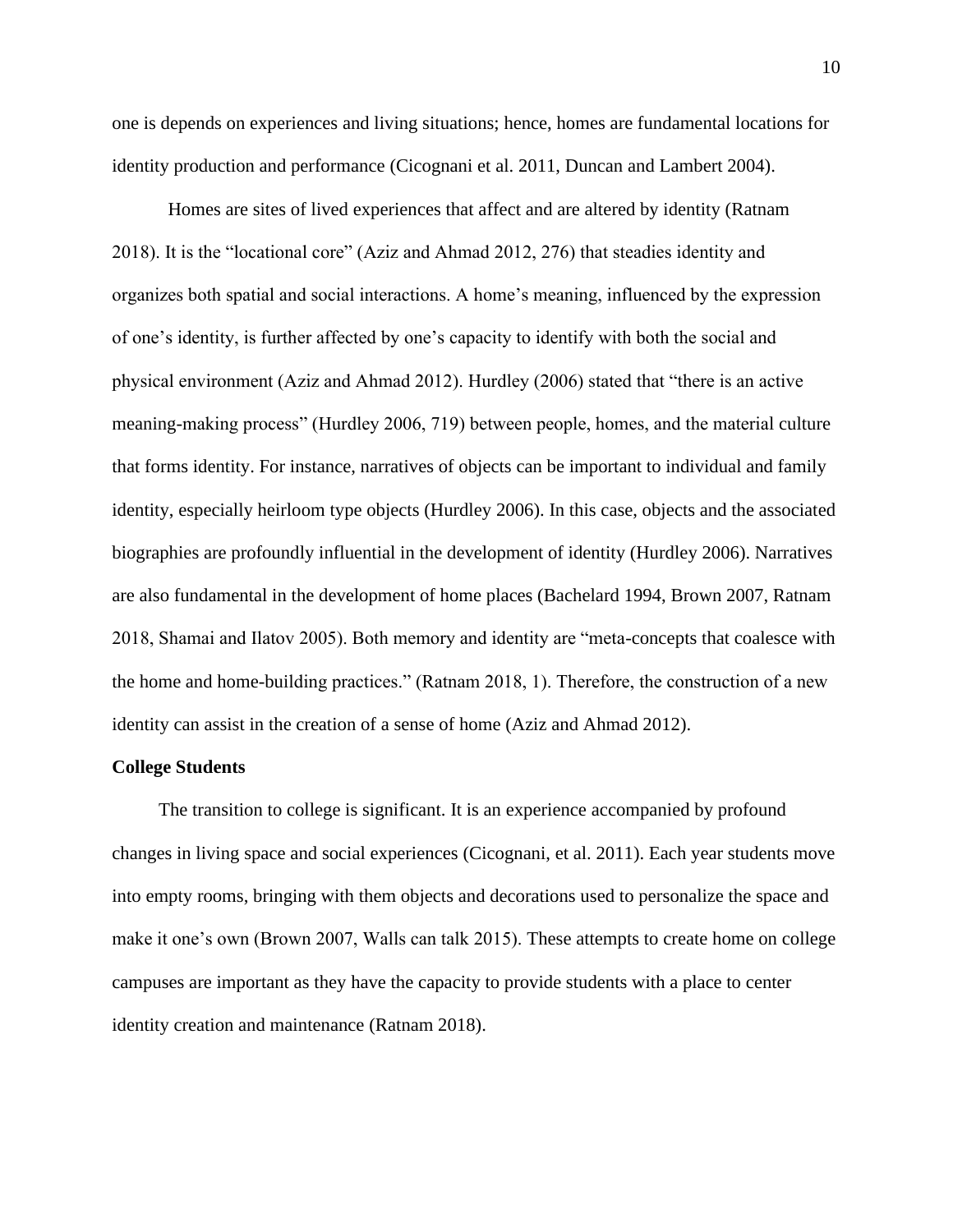In Cicognani et al.'s (2011) study, first-year students expressed concern about loss of connection to their hometown. Along with the concern over lost connections, moving can lead to negative outcomes, such as stress, health symptoms, a feeling of being overwhelmed, and an interruption in the production of self identity (Cicognani et al. 2011, Duncan and Lambert 2003). For example, stress associated with crowding could potentially affect college students because some have never shared a room before (Thornock et al. 2019). Therefore, the physical differences between the former and new dwelling have the potential to create stress. Students can also be grieving for the home they recently left (Duncan and Lambert 2003).

While moving away from one's family can decrease one's ability to recreate home in a college setting, students have the capacity to produce, place-based identity both at home and school (Duncan and Lambert 2003). They can have a diasporic identity in which they belong to both places but have different identities in each place based on the spaces' spatial and social features. Moving can allow adolescents to construct new identities or adjust previous identities, which is a desire for some (Cicognani et al. 2011, Duncan and Lambert 2003). Adolescent's identity is affected by their living location and sometimes one's home can be incompatible with the creation of a new or at least partially altered identity. Consequently, moving can allow one to alter their identity in a desired fashion, especially if the move is voluntary (Cicognani et al. 2011). Therefore, the transition to college has the potential to provide some students with the opportunity to align their space with their desired identity (Aziz and Ahmad 2012, Cicognani et al 2011).

#### **Methodology**

To better understand how the experiences and senses of home are created and recreated, I analyzed student experiences in on-campus housing at the University of Mary Washington. I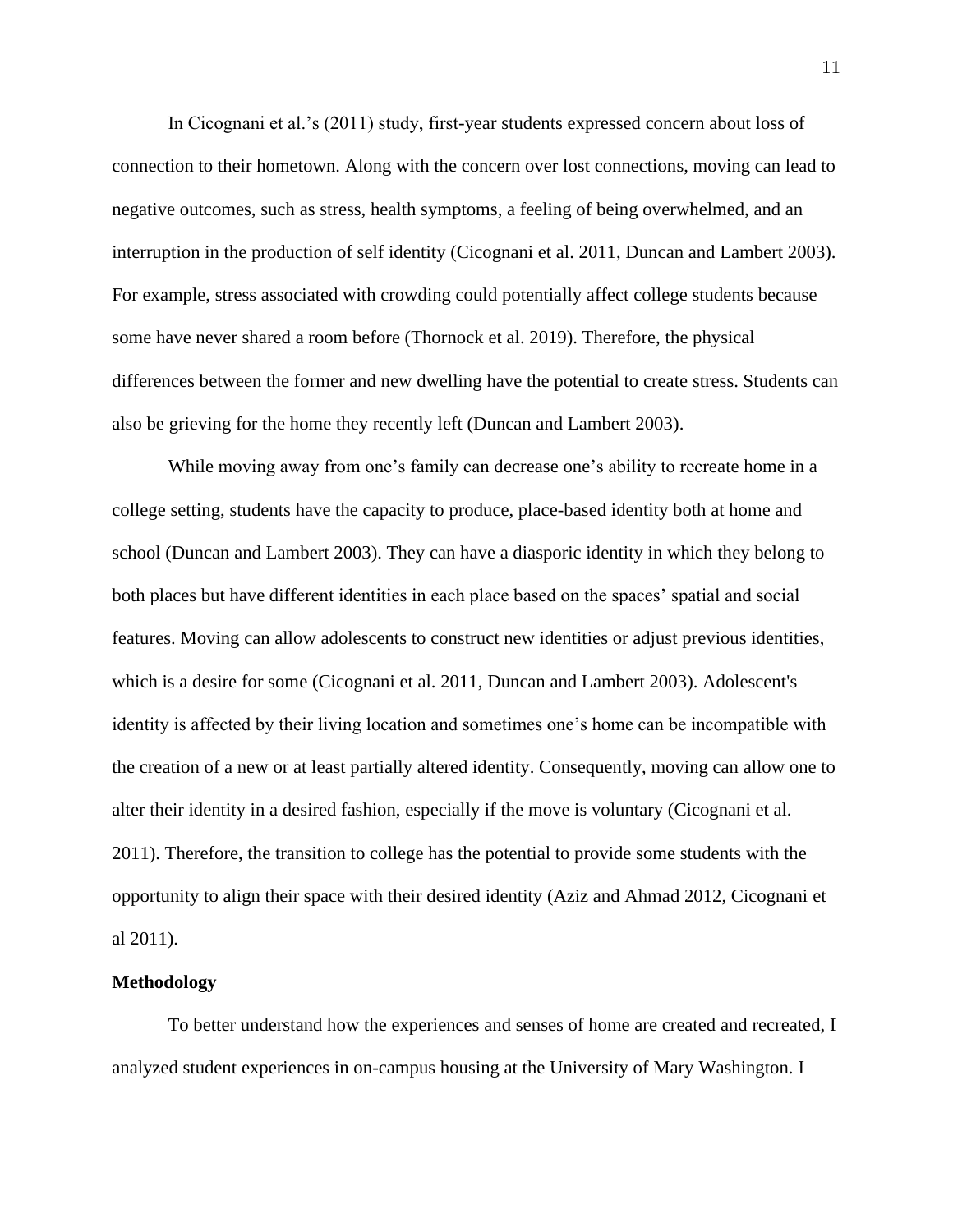focused specifically on on-campus housing because students must move back into the space each year even if they are remaining in the same room. Qualitative research was most appropriate for this study following the framework by Denzin and Lincoln (2005). Denzin and Lincoln (2005) state, "qualitative researchers study things in their natural settings, attempting to make sense of, or interpret, phenomena in terms of the meanings people bring to them" (Denzin and Lincoln 2005, 3). Since this research attempts to evaluate subtle differences in individuals' experiences of home, I carried out open-ended, in-depth interviews.

The confidential interviews focused on the participants' experiences in their houses and on-campus dwellings. Questions were asked with the intention of illuminating how participants consciously or unconsciously recreated or did not recreate temporary homes in on-campus housing. Geographers such as Buffel (2017), Finlayson (2012), Holloway (2003), and Sheehan (2010) have used in-depth qualtitative research when studying individual experience. In my research, each interview was slightly different because the concentration was on each individual's experience. Consequently, the interviews were semi-structured as there was a basic guide of general questions based on the main focus of this research (see Appendix A), coupled with unique follow-up questions based on the participant's responses (Rubin and Rubin 2012). The use of semi-structured interviews allowed me to focus specifically on the recreation of homes on the University of Mary Washington's campus, while still being able to capture individual differences (Rubin and Rubin 2012). Participants were asked a variety of questions about their experiences in and memories of their home and on-campus housing during the interview. The questions addressed the gap in the literature concerning college students' use of physical dwellings. This study has received Institutional Review Board approval. Some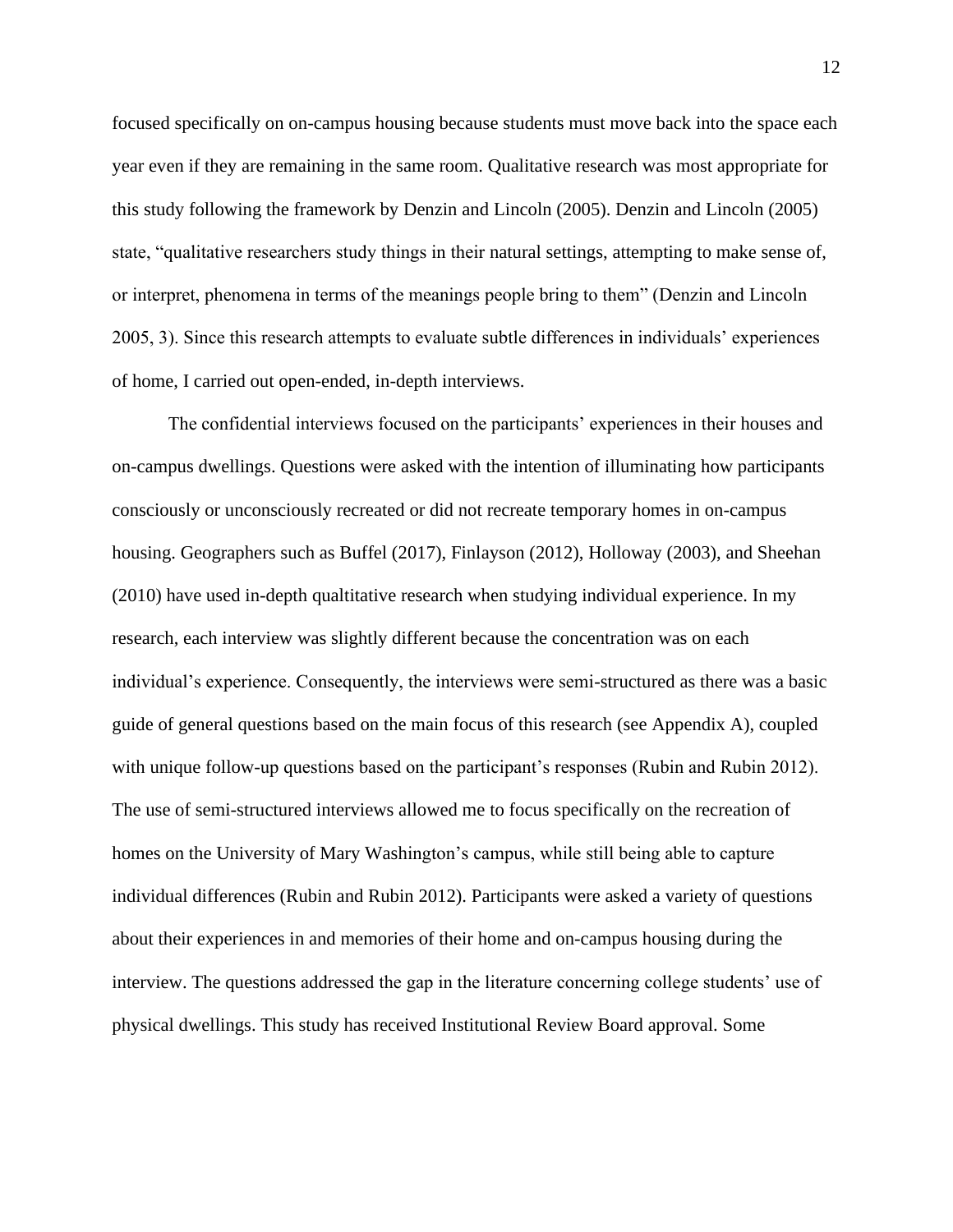interview questions and their accompanying rationale are listed below (To see the full list of questions, view Appendix A):

 "What do you think makes something feel like home?" (This open-ended question was designed to determine what participants view as important to a home environment.)

 "What is your favorite activity to do at home?" Possible follow-up: "What about this activity makes it your favorite?" (An open-ended question designed to see how the activities conducted in a home can work to make the space feel like a home environment. Additionally this question showed what about the activity helps make it a home environment, for example, social encounters, associated smells.)

 "Do you feel a sense of community with your roommates/suitemates, dorm mates?" Possible follow-up: "What about the dorm environment makes you feel this lack of community or make you feel part of a community?" (A question intended to look at the social relationships that could affect one's home experience.)

 "What do you think is different about your house and your dorm room?" (This question is focused on differences between one's pre-college dwelling and their on-campus housing in order to see how much either of these spaces feels like home to the interviewee.)

These interviews, which were in-depth and open-ended, were audio recorded and then transcribed. Once transcribed, I coded the information by creating categories based on the main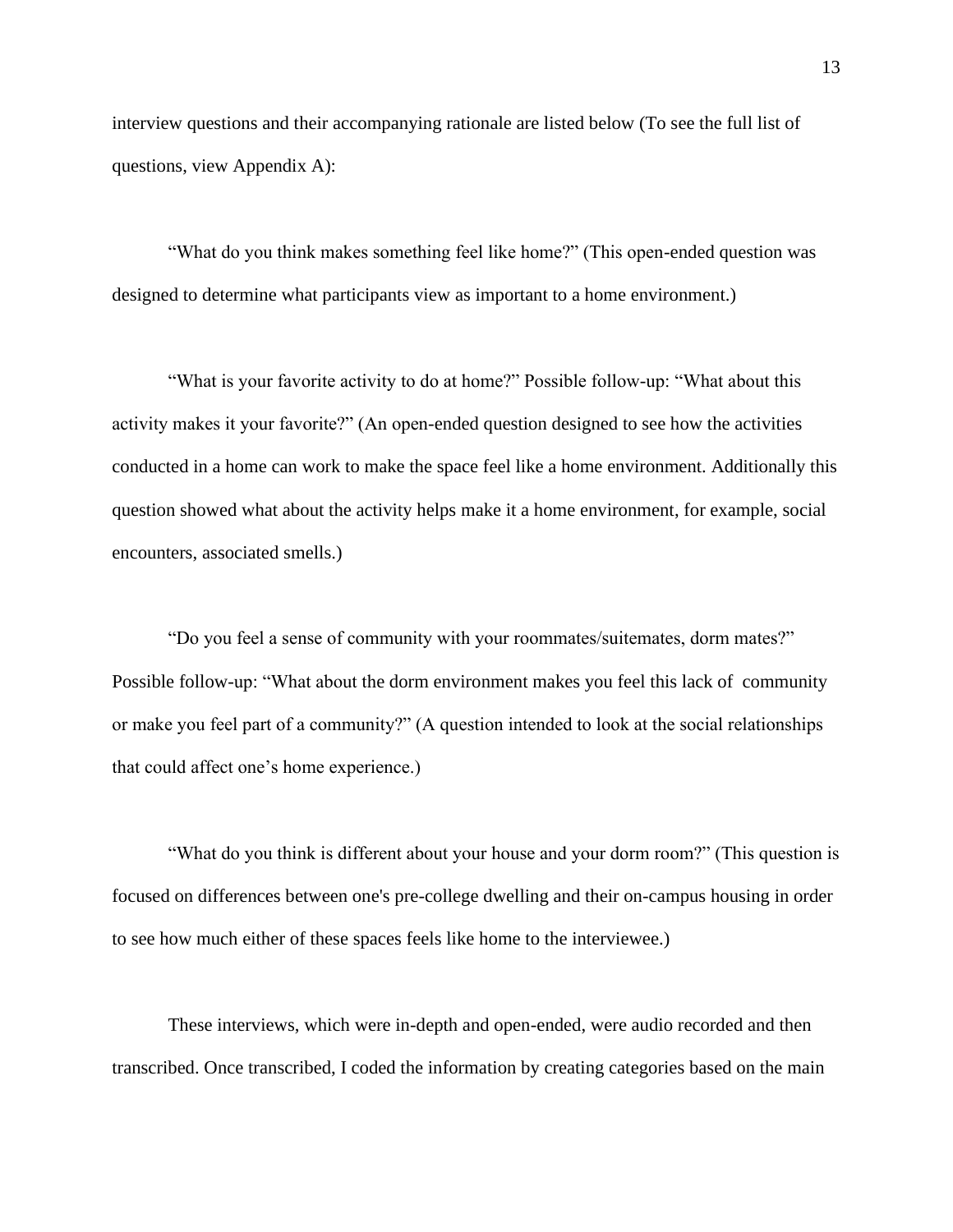ideas and themes seen throughout the interview data (Creswell 2014, Hay 2010). These categories included feelings of comfort, safety and relaxation, decorations, memories/nostalgia, social experiences, levels of homeyness, and diasporic identity. I used these categories to organize the information gathered from interviews (Creswell 2014, Hay 2010). All identifying information about the interviewees, including gender, age, and other personal references were taken out and there names have been changed. I used snowball sampling for the interviews (Miles, Huberman, Huberman, and Huberman 1994). I asked people I know who live on campus if they would like to be interviewed and then asked them to give my contact information to other people who might be interested in the study.

The intent of these interviews was to illustrate how individuals recreate home and the associated feelings in a new setting and ascertain how Mary Washington students feel about their recreated dorm home to better understand the process of place-making and how notions of home might be present or absent in a nontraditional space.

#### **Results**

The transformation of a space into a home is a complex and individualized process. No space has a universal feature or combination of features that make it a home place for everyone. There are even contradictory factors that can make different people feel at home or quite the opposite. However, taking into account the individual variations in home building, there are main elements that, when combined, work to create a home space for many people. These components include decorations, memories, and social relationships.

#### *Cultural Views of Home: Comfort, Safety, and Relaxation*

While individual experiences of home are uniquely embedded in personal memories, they are influenced, even altered, by the social and cultural context surrounding them. There are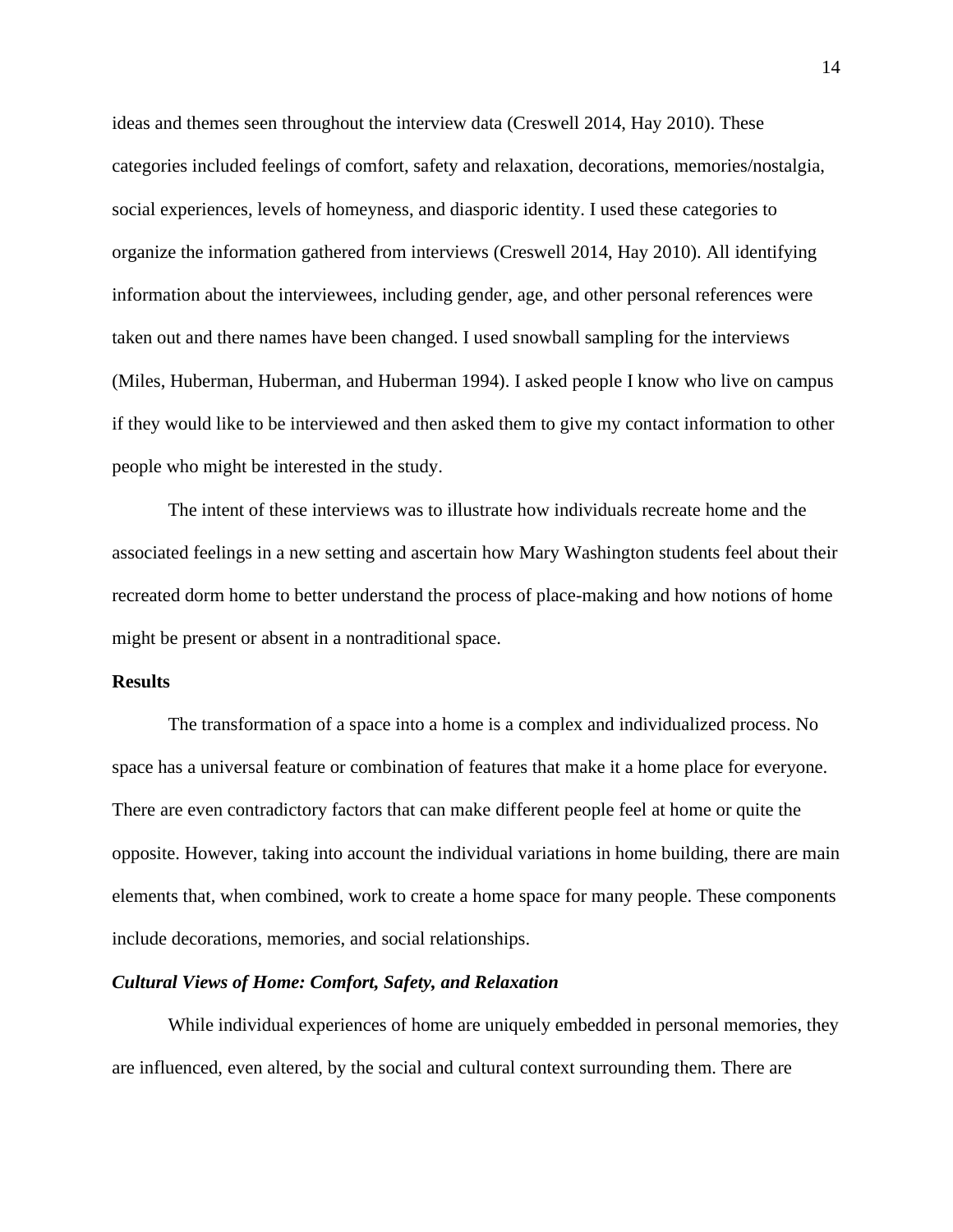widely held cultural and societal views of home. Specifically in the United States, homes are culturally associated with feelings of comfort, security, intimacy, and acceptance (Aziz and Ahmad 2012, Duncan and Lambert 2004, Ratnam 2018, Sheehan 2010, Thornock et al. 2019). Many of these commonly held cultural views of home were expressed by participants in their definitions and descriptions of home, whether they reported actually feeling that way in their home or not.

These ideas are clearly expressed by participants through their consistent use of the words *comfort*, *safe*, and *relax* when defining and discussing home. Of 21 interviewees, six used the word *cozy*, 12 used *relax* or *relaxing*, 15 used *safe* or *secure*, and 17 used *comfortable* or *comfort* when referring to what homes should be. Every single participant, even those with the most literal definitions of home, used at least one of these words when defining and/or discussing home. Fourteen participants discussed home as a place one is able to be open and themselves. When defining home Alex said, "It's where you can feel comfortable with being yourself, where you feel loved… and you feel safe," and Riley stated, "A place that I can just go to and relax, like after a long day, Um. doesn't look like anything particular just somewhere I feel safe." The widespread use of these words and references to ideas of comfort, safety, openness, and relaxation indicate that a majority of people's ideas of home reflect, at least to some extent, the positive cultural ideas commonly associated with home. These cultural ideas, thus, provide a framework form which one's idea of home is built.

#### *Decorations and Memories*

Of 21 participants, 15 discussed the importance of personal space. The addition of decorations and personal items help one personalize a space and assist in the creation of their sense of home. Participants expressed feeling their home to be more comfortable and less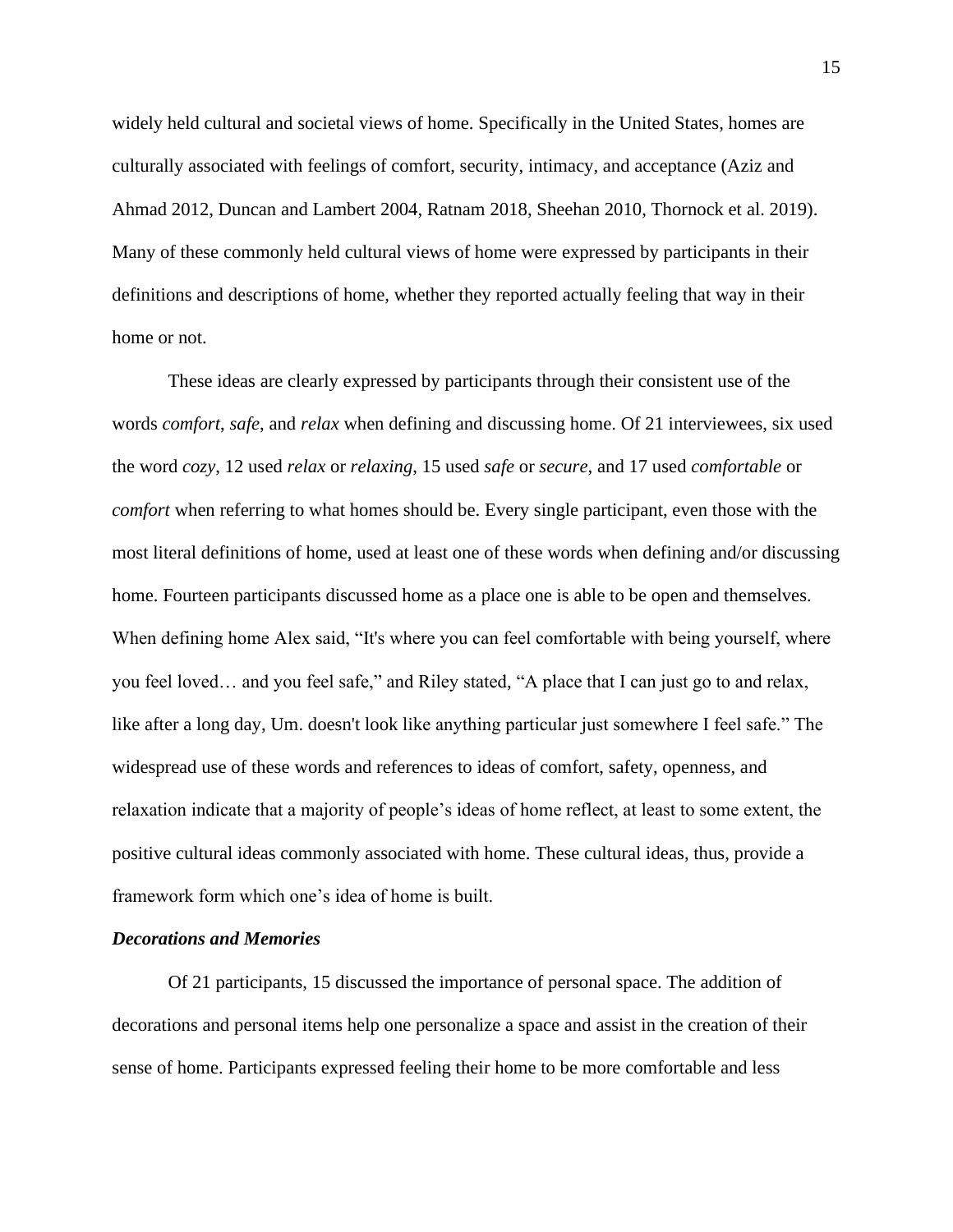temporary with the addition of decorations. Many also stated that decor is one of the elements that make them feel at home. When asked if decorations were important to their home Jaime stated, "I think decorations are a big part of it (feeling at home), or just what things look like not necessarily decorations." How a space looks has, for many, an influence on whether they feel at home or not. When discussing their off campus house, Casey stated that their room is "pretty barren, which I guess also is probably another reason why it doesn't feel exactly like home when I go back." While the lack of decoration can cause a place to not feel like home, it can also be the distinguishing feature that makes one's house their home. Kerry stated that they and their family made their, "house, become something rather than just being four walls," through the decorations they put up, along with the memories and experiences associated with the space.

Twelve of the 21 participants feel that memories and nostalgia, either associated with the home space or represented through the decor, such as old concert tickets or art that previously belonged to a loved one, make a place more *homey*. Many participants felt that memories make a home and some considered memories to be their favorite part of their off campus dwelling. Peyton stated, "the house that I live in is actually the house that my mom grew up in. It's just renovated so it looks completely different from when she lived in it but I guess that's a really cool thing because that's where my mom had her childhood." Further, Jessie commented, "I love my home because it's all I've ever known," which helps demonstrate the importance memories and familiarity play into feeling at home.

Along with the importance of memories, seven of the 21 participants stated that feeling familiar with their space helps them feel at home. Some older students commented that their feelings of being at home at UMW have increased as they have spent more time there, growing more familiar with the school and the Fredericksburg area. While students can bring memory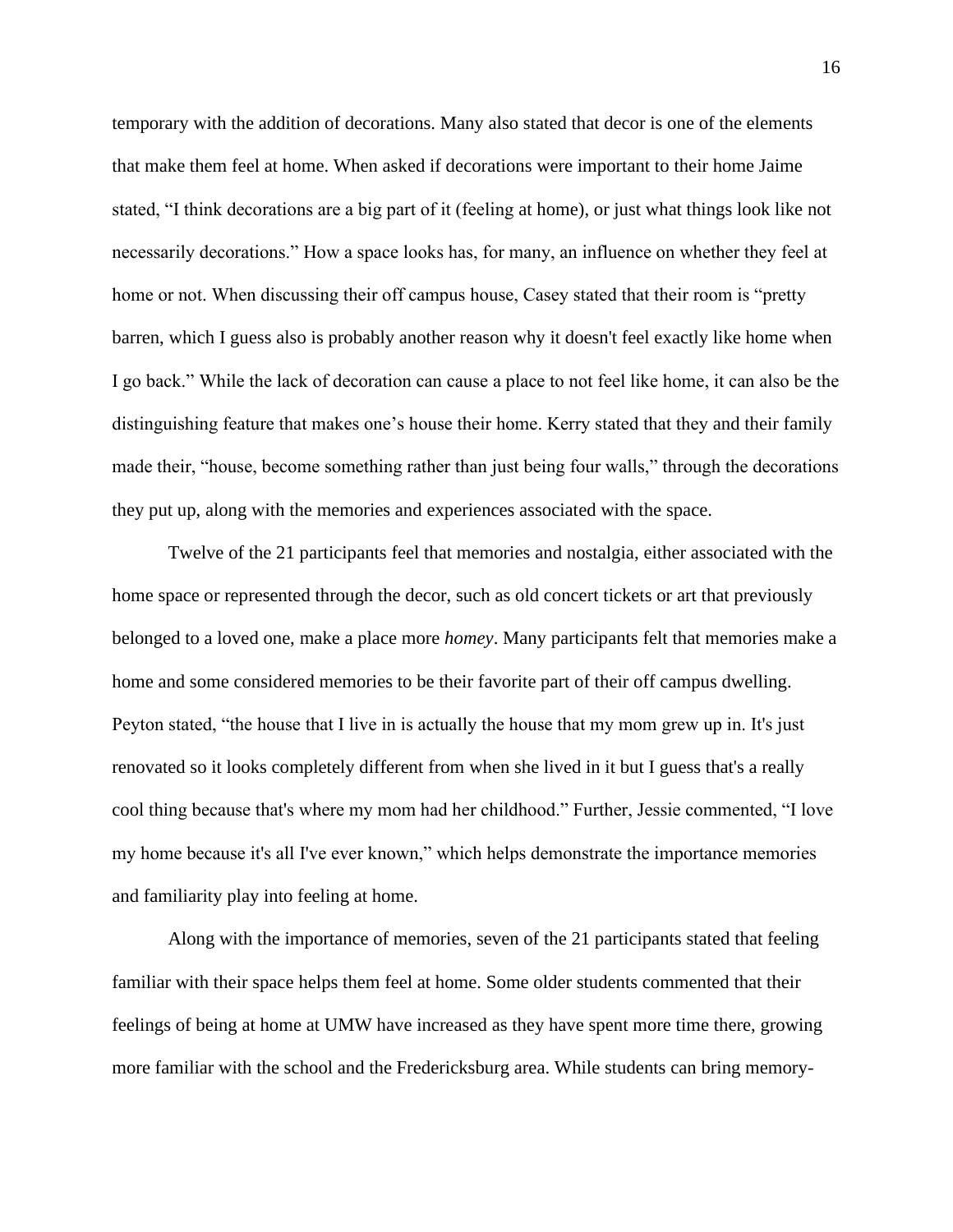infused pictures and items with them, the difficulty of living in on-campus housing is that it is temporary. One does not have the ability to collect as many memories in an eight- to nine-month long academic year as they do in a permanent home. This is demonstrated by the fact that while some participants listed memories as their favorite thing about their house, only one reported it to be their favorite thing about their on-campus dwelling. The decrease in importance of memories in on-campus dwellings could be connected to the idea of nostalgia or a sentimental, affectionate view of or longing for the past. Students do not feel nostalgic for their on-campus room because they are currently living there, thus, eliminating the need for memories. Jaime even discussed their plan to add pictures of college friends post graduation because of the nostalgia they will feel for college days when they are over.

Some participants seemed to take the lack of memories as an opportunity to create a space that better suits them, much like a blank slate. Some participants got new furnishing and decorations specifically for college. Many feel that their room at school is more representative of their current self and interests, for their rooms at home have remained unchanged since middle or high school. Therefore, in some cases, moving to a space with a lack of personal memories allows one the space and freedom to modify identity and better mold the space to their current identity.

Even while memories within on-campus dwellings appear to be less important to feeling at home, several students discussed how all of the decor in their on-campus room is transferred back and forth from their house each year. While this is for practical purposes as opposed to a conscious attempt to feel at home, the use of the same decorations brings memories of their past home or homes to school with them. The resulting layering of home memories, and the act of recreating home every academic year can, in itself, help form memories and a sense of attachment.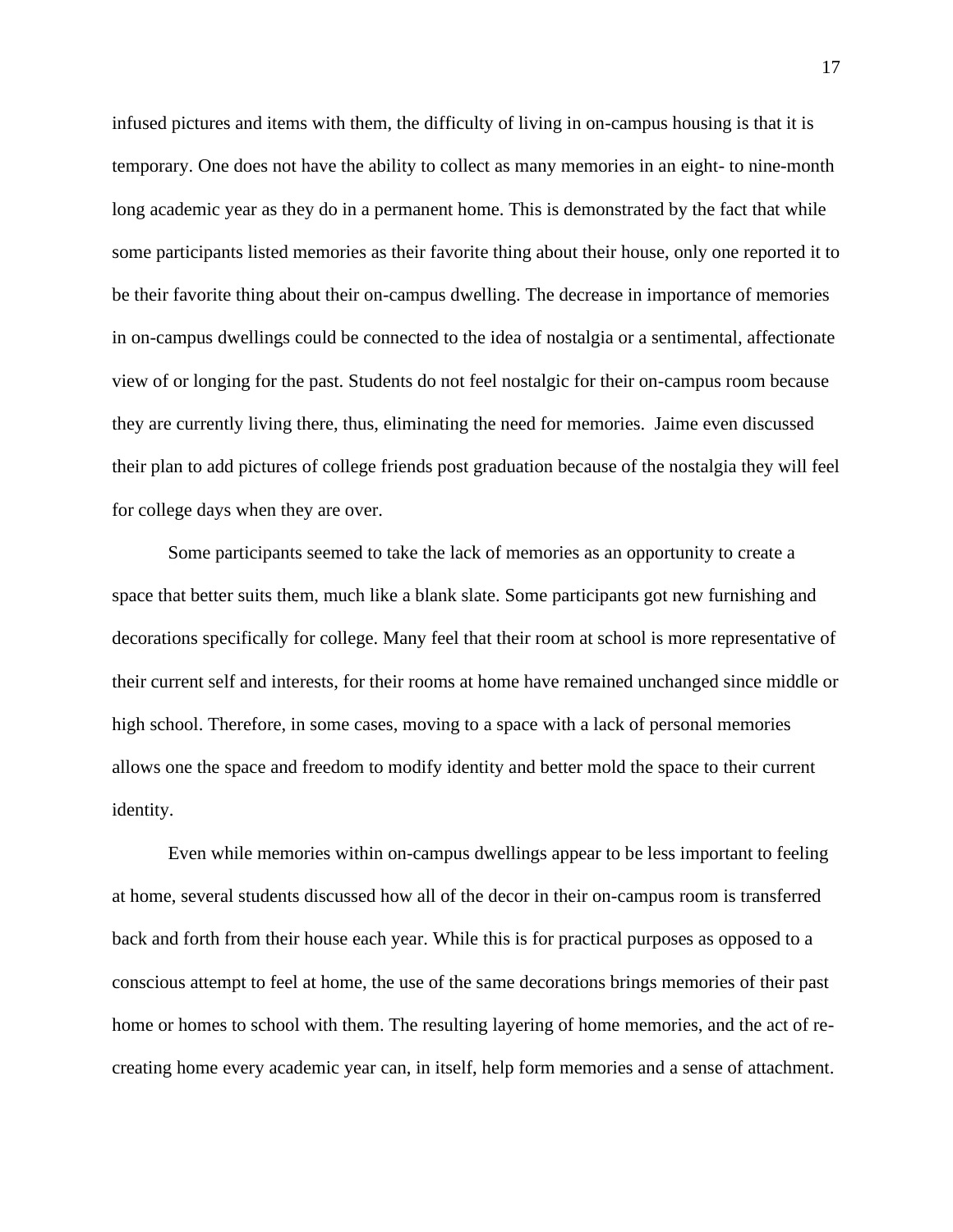Putting up pictures is one of the decorating acts that participants reported consciously using to connect to their home and the people there. Many students reported having photos of their family, home, pets, and highschool friends. These material artifacts connect people to those most important to them. It is interesting to note that many older participants felt their pictures were a little outdated if they contained mostly high school friends and sometimes they switched them to represent mostly college friends. This indicates a decreased connection to the surroundings of one's original home and an increased connection to UMW, which many reported made them feel more at home when in their on-campus dwelling.

Memories can also be triggered through actions one often does at home, such as playing games, decorating for the holidays, or cooking. Several participants discussed how the act of decorating for holidays reminds them of their house and makes their on-campus dwelling feel very homey. This memory-infused ritual, thus, connects past homes and its memories to a new home space. Another ritual that can serve a similar function is cooking. Cooking and having dinner was mentioned by 18 of the 21 participants when asked what they like doing at home and how they connect to their living mates (family members, roomates, and suitemates). While many paarticipanats cook alone at school, they discussed how it sometimes reminds them of cooking with their parents. This daily ritual has the capacity to make a temporary room feel more like the home they came from. The physical structure of the room, thus, has an impact on feelings within the home, for not all students have a kitchen in their room. Jaime, whose room has a kitchen, commented, "I really like this dorm because it feels like an actual house home and not just the dorm," demonstrating the physical aspects that make a dwelling feel more like a home.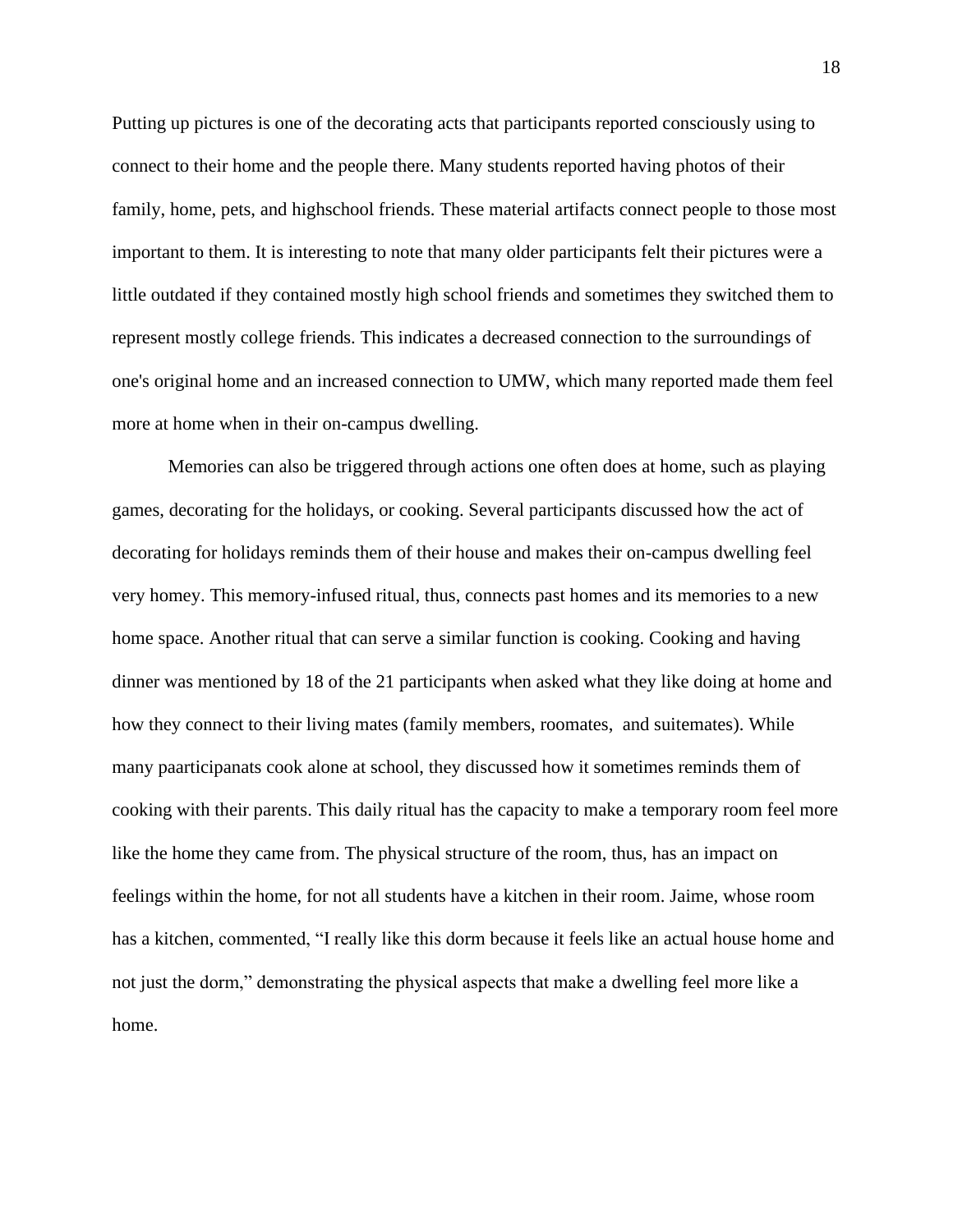The memories most important to a college student's sense of home seem to be memories of their former home. These memories, often centering around people, seem to be reached most through the addition of decorations, often photos, and the production of rituals and day-to-day activities.

#### *Social Experiences: Both People and Pets*

#### *"There are a lot more aspects to home than just the actual space." - Peyton*

To many a home is more than just a space; it is the people in it. A home space typically supports social experiences, many of which are intimate. These experiences morph the space into a place. Therefore, the social interactions one has in one's dwelling are significant, and at times crucial, for the creation of a sense of home. Participants seemed to consciously acknowledge the importance of social encounters within the home. For instance, Jessie stated, "I think the people make the home," and Kerry said, "the people in it, make a safe space." These comments demonstrate the important role living mates play in the creation of a home place. Many participants feel that home is a combination of both the place and the people in it, some even expressed views that people are more important to home than the physical space. For example, when reporting what they imagine when they think of home, Jackie stated, " it's really not a geographical location, it's more my immediate family," and Quinn commented, "home is less of a place, more of the people who make you feel good."

On the other hand, negative social interactions can diminish or block the creation of positive feelings associated with one's dwelling. Casey stated, "me and my step dad don't have a good relationship at all so sometimes coming back home just doesn't feel like home and it just kind of feels like a burden." Casey's negative social experiences with their step dad have made their house feel less like home, because of this Casey expressed feeling more at home on-campus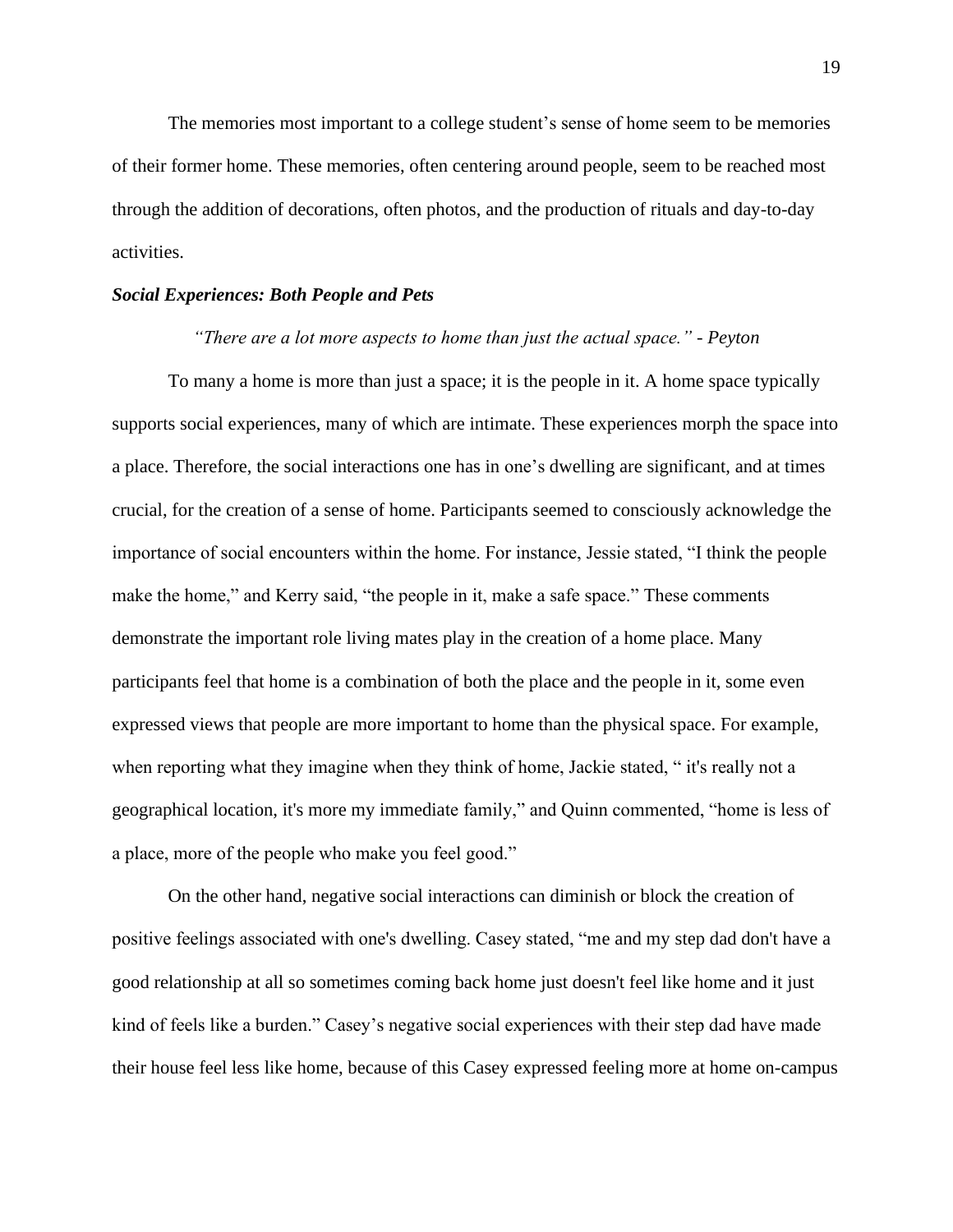with their roommate whom they enjoy. Living mates, thus, play a crucial role in the creation and maintenance of both positive and negative feelings associated with any home.

Indeed, people are important in the creation of both on- and off-campus houses. Participants tended to feel more at home on-campus when they felt close to their roommates and/or suitemates. Playing board games, cards, and videogames, along with talking, watching TV, hanging out, and eating dinner were stated as common activities participants do with their roommates, suitemates, and families. These activities serve as community builders and were said to make people feel closer to their living mates. When discussing their roommates and suitemates, Jessie stated, "It feels good to know that you have people in your room that you want to hang out with, and at the end of the day just watching a movie together is fun," and Justice commented, " it doesn't even matter what type of game I think just the interaction. Being able to laugh and just talk and mess around is important." On the other hand, participants reported feeling less comfortable in their on-campus housing when in conflict with their roommates and/or suitemates. When discussing having an argument in the room Jessie stated, "It's frustrating and it makes it feel like being at the HCC (Hurley Convergence Center) is better than being at home." The notion that quality relationships with living mates is important to the creation and preservation of positive feelings at home demonstrates the intensely social nature of home creation.

Social interactions have such a significant impact on feelings of home that individuals can associate home characteristics with people. Of 21 participants, 18 feel that a person can be *homey*. The qualities most commonly stated for making a person feel *homey* are someone who makes one feel safe and comfortable and/or someone that an individual can be open with. These ideas of feeling open, safe, and comfortable were also commonly discussed when defining and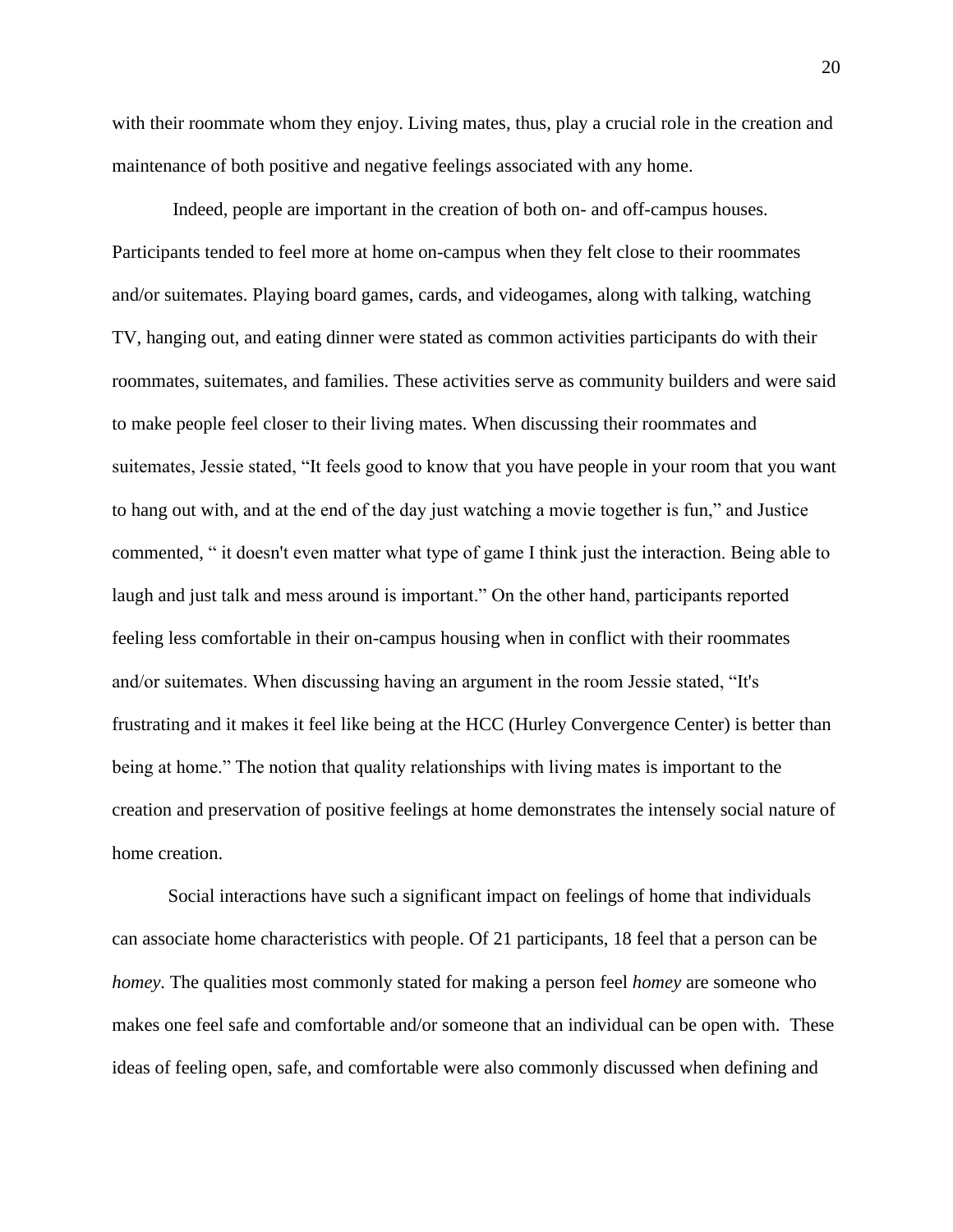discussing home spaces; further, these feelings line up with cultural views of homes. Thus, *homey* people are given the same cultural associations as home places. This indicates both the strength of cultural associations tied to the home and the importance of people and social experiences when analyzing all homes.

The social relationships that build homes are not limited to human interaction. One of the most commonly stated reasons people like going home is seeing their pets. Of the 19 participants who have family pets, 14 spoke about them and 13 discussed their pets in a positive way. Of the large majority of pet owners who spoke about their animals in a positive way, most stated that they view their pets as family members. Some, including Skyler who stated, "the highlight of being home is definitely my dogs," consider seeing and playing with them as one of their favorite aspects of going home. Many of the participants reported missing their pets during the school year. Skyler commented, "it really sucks that we can't have pets in on-campus housing," demonstrating how important animals are to their experience of home.

#### *A Diasporic Identity*

#### *"I feel like you can have many different homes" – Alex*

The idea of "diasporic identity," or the notion that one can identify with multiple home spaces mentioned in Katz's (2003) research, seems to capture the experiences of many college students, for many of the participants feel connected to both their on- and off- campus dwelling. An overwhelming majority, 18 of 21 participants, feel that their on-campus dwelling is home. While many participants feel their on-campus dwelling is home, they do not all feel exactly the same way about this space. Four of the participants feel that their on-campus dwelling is their main home, seven feel like their on-campus housing is a second home, and seven feel that it is just a different home.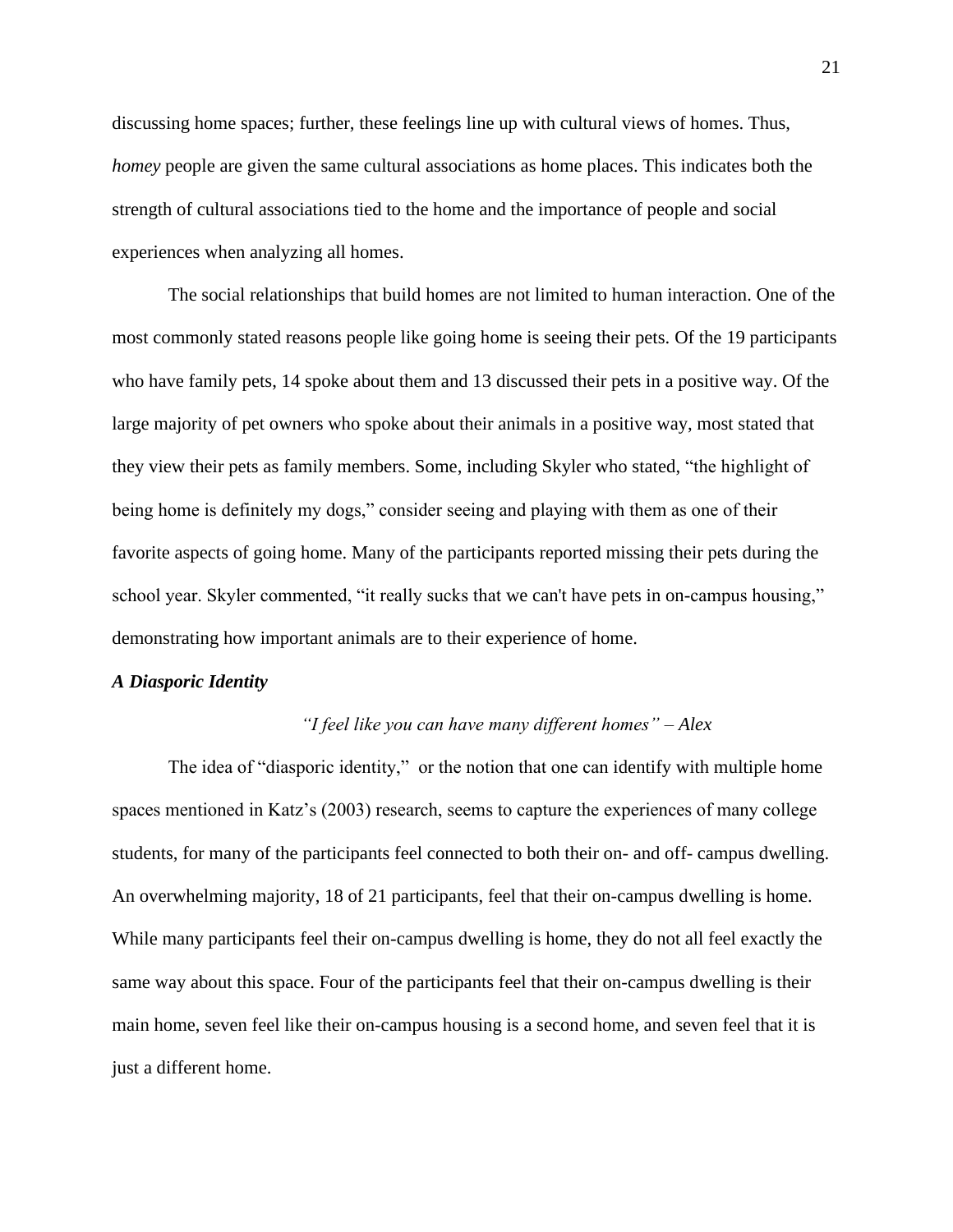Many of the participants who see their house and on-campus dwellings as different associate each place with different times of year. For instance, when discussing their on-campus and off-campus homes, Jaime stated, "I don't really compare the two that much or I don't really connect the two in my mind like they're really separate things to me. They both feel like home at different points of the year." Jaime went on to discuss, which many participants mirrored, their view that feeling at home in their two dwellings is based, at least partially, on time. Many discussed wanting and being excited to be in their house over breaks and then feeling the exact same way about their UMW room during the academic semester.

The different, often time-based, feelings many participants experience in the two homes are further influenced by their different social interactions between their families and their roommates and/or suitemates. For example, many participants see their parents as authority figures while viewing their roommates and/or suitemates as peers. The participants, thus, interacted with each group differently. This different view of parents and roommates and/or suitemates did not play out the same for every participant. Some participants feel that the difference in relationships does not affect the home all that much because the home's basic social aspects are being fulfilled. This notion is demonstrated by Jaime's comment that while her family and roommates are "really different… they serve kind of the same purposes like people to hang out with, people to talk to, people to do board games with."

On the other hand, some students seemed to be more affected by the distinct social relationships experienced between families and roommates and/or suitemates. Some participants who noticed the difference discussed being more open with their families, but more feel that they are more open at school because of the peer relationship. Kerry felt that it is "kind of surprising, maybe, in a way, but I feel like I can open up or talk to someone about my actual feelings, to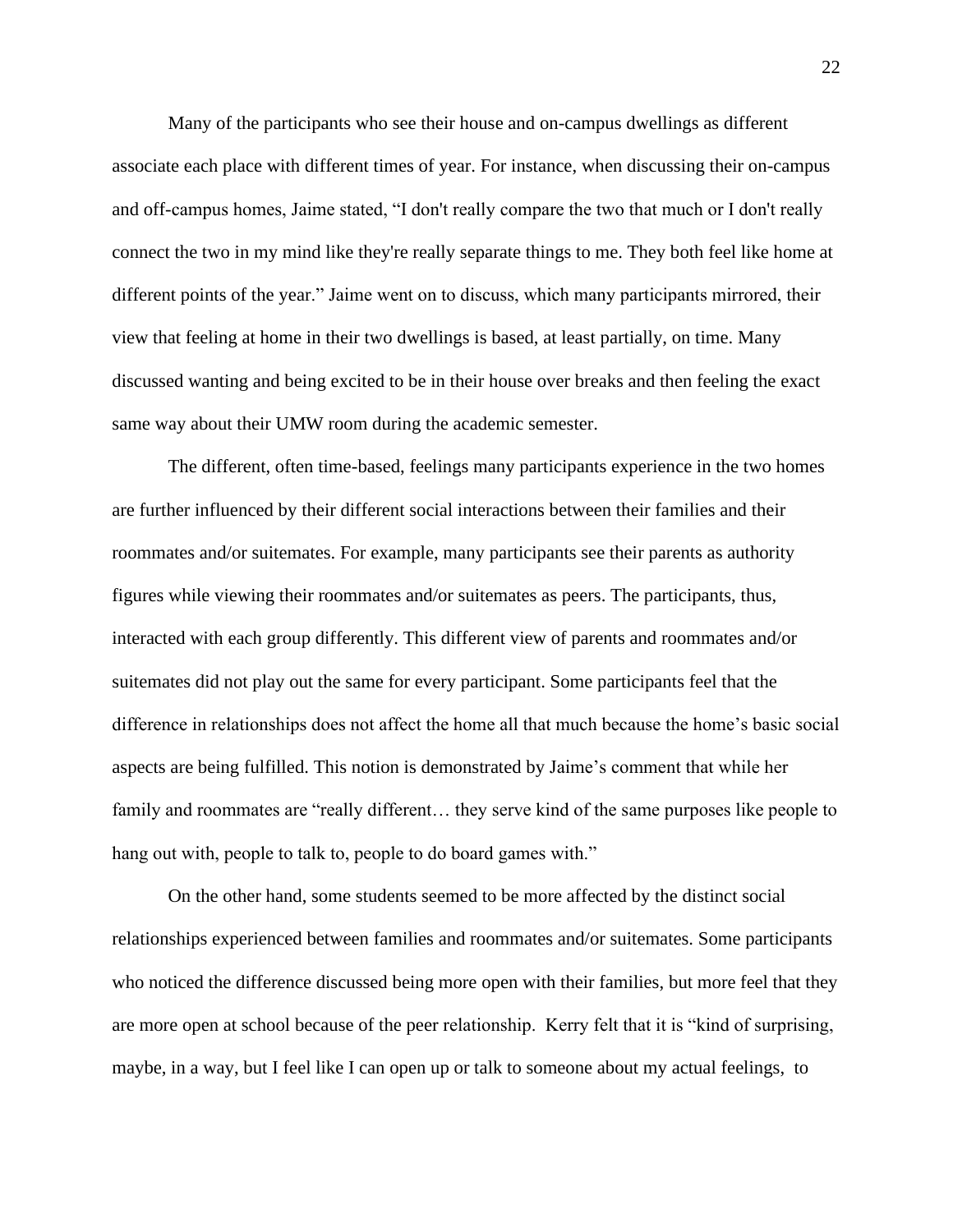someone at school, rather than my family." Other participants expressed feeling unable to be their full selves with their families, whether that be opening up about their mental health, sexuality, etc. Even while Skyler feels at home at Mary Washington because "all my friends are here and here I actually can be myself and all that stuff," Skyler still feels at home in their off campus house "because that's where my family is." Thus, while both of the spaces feel like home to Skyler, and many others participants, they reported feeling different in their different homes. The fact that students have varying levels of openness in different places indicates a change in identity or at least expressed identity from place to place.

This change in identity from one's hometown to university is also demonstrated through the growth many students experience in college. Many interviewees feel that living away from home and their families has been an integral aspect of their becoming more independent. Some participants even mentioned liking to do certain activities at school more than in their off campus house because they are able to do their own thing without parental interference and questions. While students expressed enjoying their increased independence and growth, many commented on the difficulty that can come with returning to unchanged homes where families do not always recognize the transformations their student has undergone. Skyler stated, " I think they have kind of a fixed image of me since high school, but obviously I've changed in the two years that I've been here," when discussing their family's view of them. Eleven participants discussed feelings of outgrowing their home or the feeling that going home has become a burden. This can lead to feelings of frustration in both students and families. This frustration, in turn, can cause some students to feel more at home at UMW as they feel it suits them better now. The transformations a student experiences in college can change how they identify with different places. Home creation is a dynamic process and how one identifies with different homes can change over time.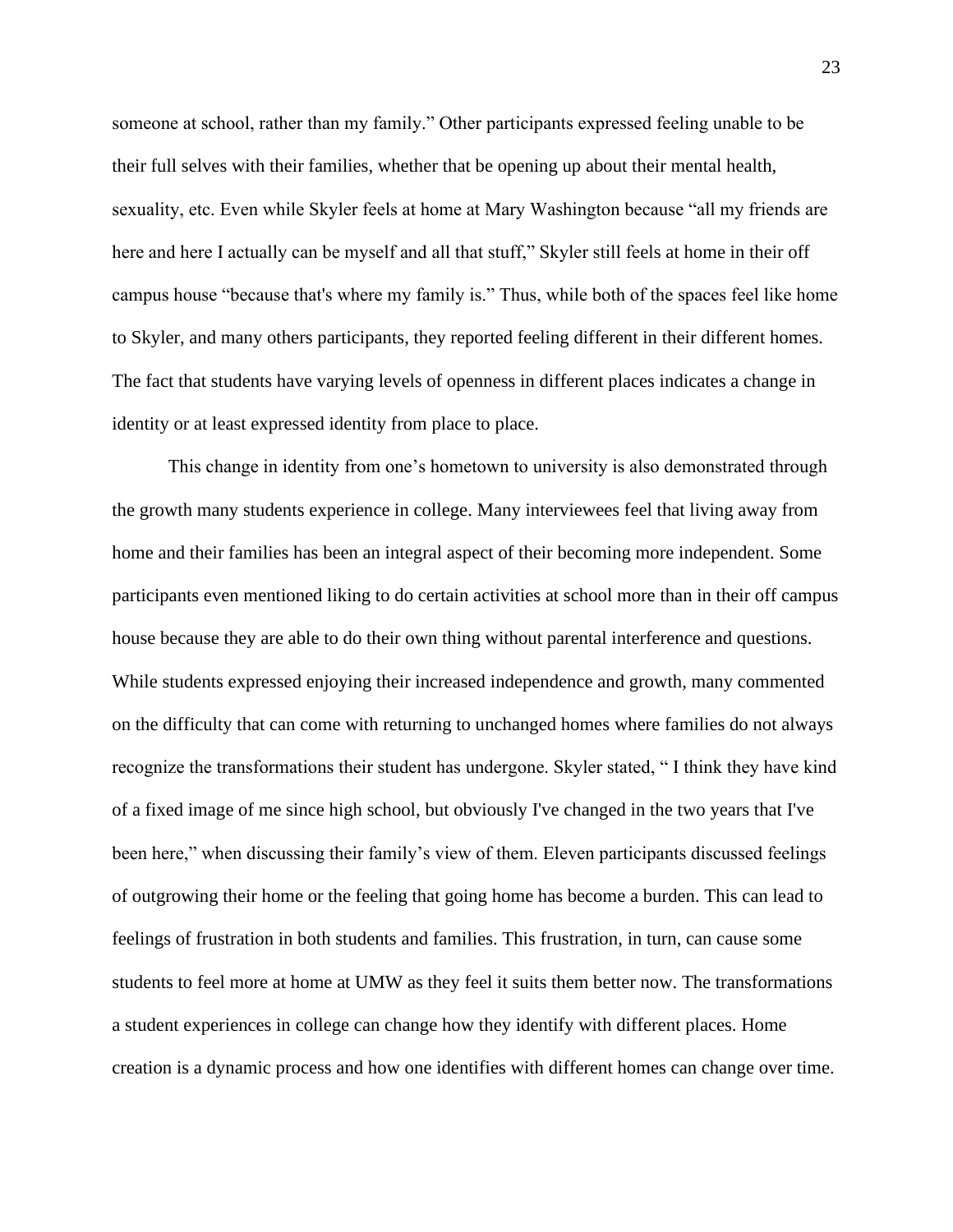#### **Conclusion**

The recreation of home by students on college campuses is an individualized process. There are, however, fundamental factors and cultural influences that impact many students' feelings of home in on-campus housing. Main aspects of the home-building process for many students include the decor, the enactment of rituals, memories of past homes, social interactions, and the time of year. The combination of these or some of these factors, often unconsciously, construct feelings of home. While these are the main elements of the home-building process for a majority of people, they do not all manifest in the same way for everyone. For example, some people prefer clutter and others prefer to keep their space neat.

This individual home-building process is further altered on college campuses due to the temporary nature of the housing. On-campus dwellings are, thus, flexible spaces that students can mold and reshape every year based on changes in their personal identity. One of the most important takeaways from this study is that college students can indeed recreate home on college campuses. Further, this home re-creation does not necessarily take away from their identification with their past home or homes. During the transformational time of college, students can identify with both on and off campus homes and can vary their identity between the two places. The creation of homes on college campuses demonstrate the flexibility of home and the wide variations of experiences one can have in a home space. It is also likely that elements and memories of their UMW home will be infused into the fabric of their future home places.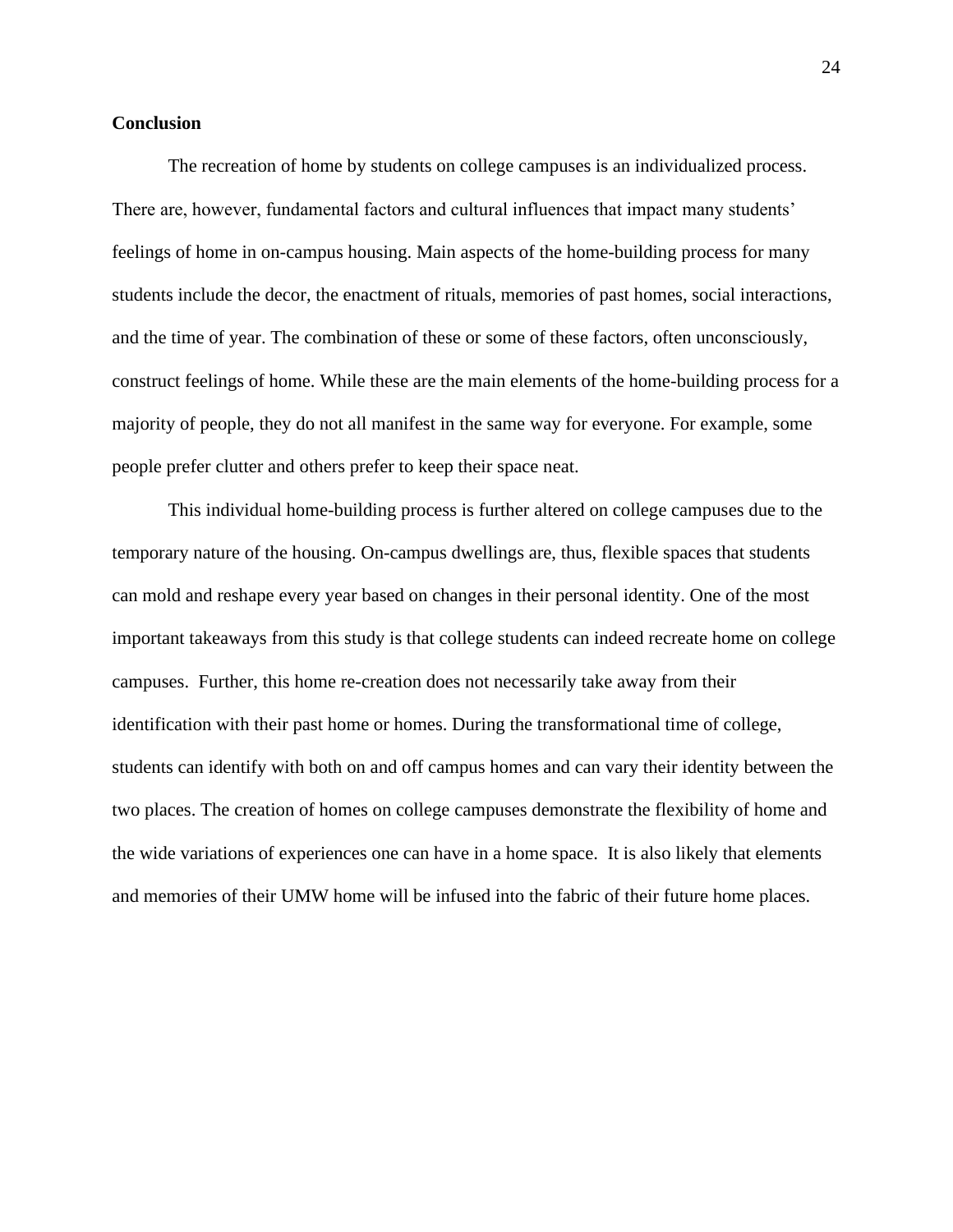# **Appendix A**

# **Interview Questions:**

What year are you? What type of dwelling do you live in? When you imagine home what do you think of? What do you think makes something feel like home? Can a person be homey? How many years have you lived in your home? How many people do you live with at home? Do you share a room at home? If so, with whom? Do you like your house? What do you like most about your home? What is your favorite part of going home? What is your favorite activity to do at home? What makes your home your home? Where do you live when in school? How many people do you room with at school (including suitemates)? How well do you feel you get along with your roommates/suitemates? How many years have you known your roommates/suitemates? How many years have you lived with them?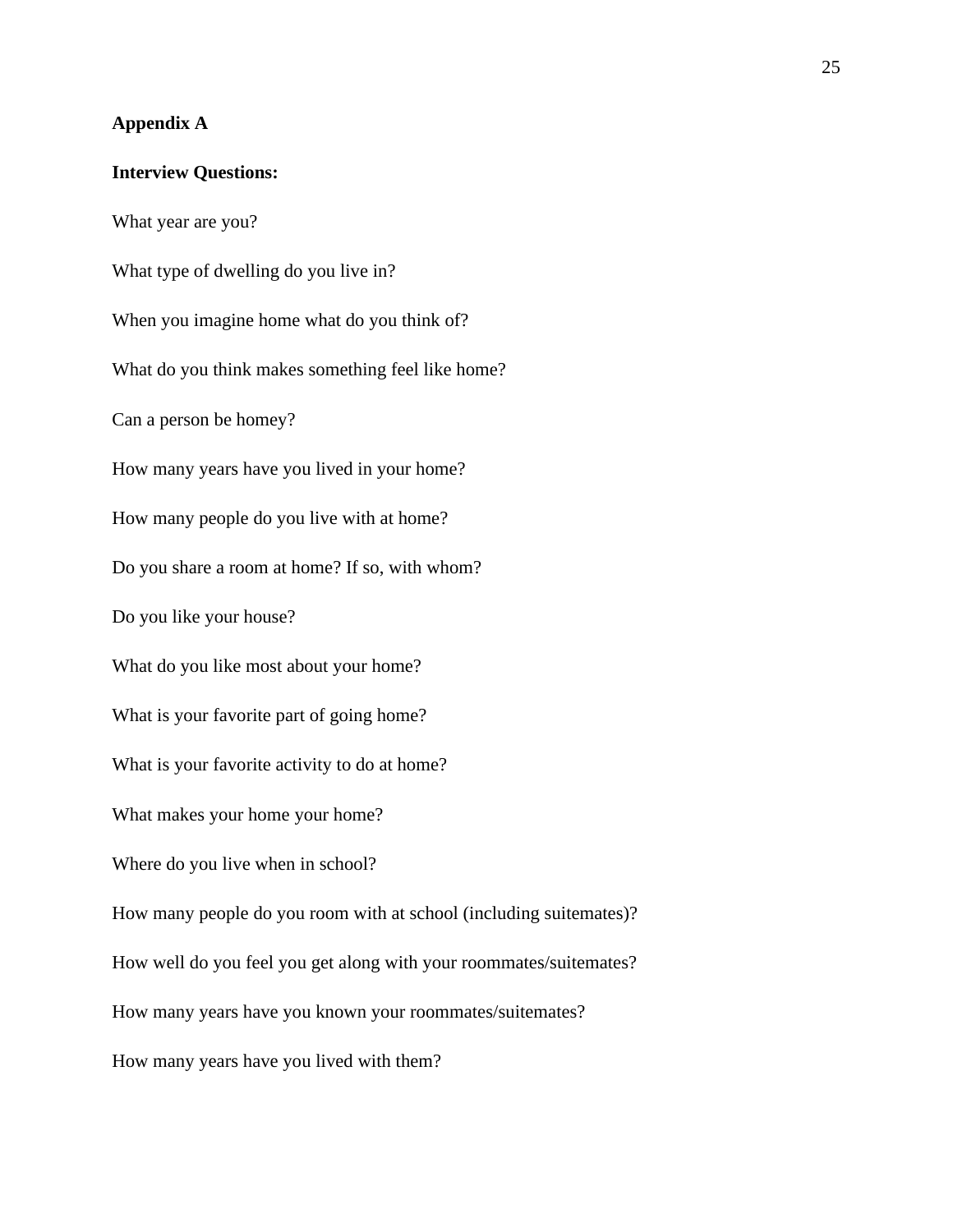Do you feel a sense of community with your roommate/suitemates/dorm mates?

What do you like most about your dorm?

What is your favorite activity to do in your dorm?

Do you call your dorm home? If so, how often?

Do you have pictures of people on your wall? Who are they, what is the relation?

Does your dorm feel like home?

Do you do anything to make your dorm feel like home? If so, what?

What do you think is similar and different about your house and your dorm room?

What do you think is similar and different about the social relationships in your house and your dorm room?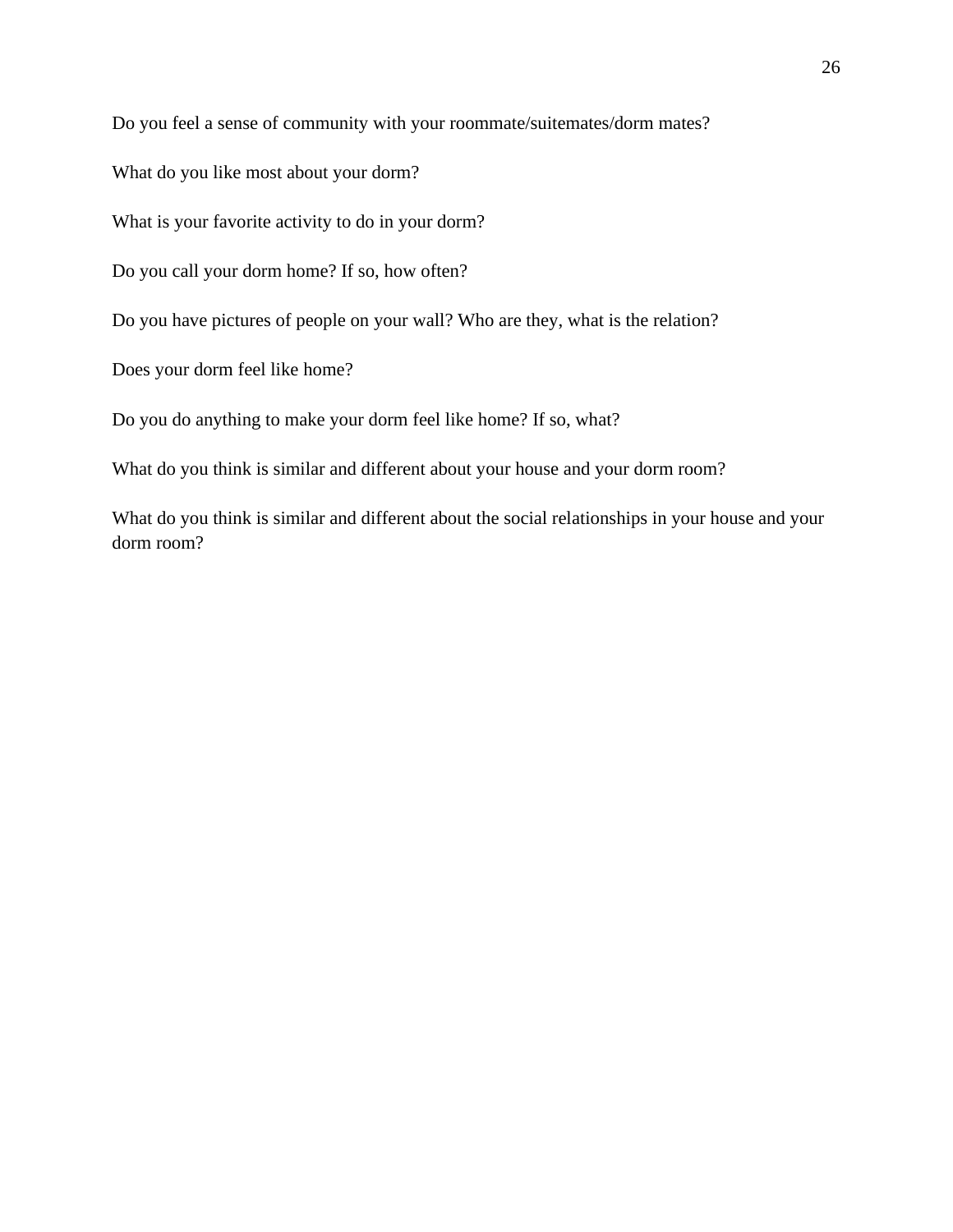### **Bibliography**

- Aziz, & Ahmad. (2012). Home Making in Low-Cost Housing Area. *Procedia - Social and Behavioral Sciences*, 49(C), 268-281.
- Bachelard, G. (1994). "The House, from Cellar to Garret, the Significance of the Hut." In The Poetics of Space, 3-37 Boston: Beacon Press.
- Brown, R. (2007). Identity and narrativity in homes made by amateurs. *Home Cultures*,4(3), 261-285.
- Buffel, T. (2017). Ageing Migrants and the Creation of Home: Mobility and the Maintenance of Transnational Ties. *Population, Space and Place*, 23(5), N/a.
- Cicognani, E., Menezes, I., & Nata, G.. (2011). University students' sense of belonging to the home town: The role of residential mobility." *Social Indicators Research* 104(1), 33-45.
- Creswell, J W. (2014). *Research design: Qualitative, quantitative, and mixed methods approaches*(4thed.). Thousand Oaks: SAGE Publications.
- Denzin, N., & Lincoln, Y. (2005). The SAGE handbook of qualitative research (3rd ed.). Thousand Oaks: Sage Publications.
- Duncan, J. (1982). Housing and identity: Cross-cultural perspectives. New York: Holmes & Meier.
- Duncan, J., Johnson, N., & Schein, R. (2004). A companion to cultural geography (Blackwell companions to geography). Malden, MA: Blackwell Pub.
- Finlayson, C. (2012). Spaces of faith: Incorporating emotion and spirituality in geographic studies. *Environment and Planning A: Economy and Space*44 no. 7: 1763- 1778. doi: \ 10.1068/a44580.
- Finlayson, C. (2017). Church-in-a-box: Making space sacred in a non-traditional setting. *Journal of Cultural Geography*, 34(3), 303-323.
- Hay, I. (2010). Q*ualitative research methods in human geography*(3rd ed.). Canada: Oxford University Press.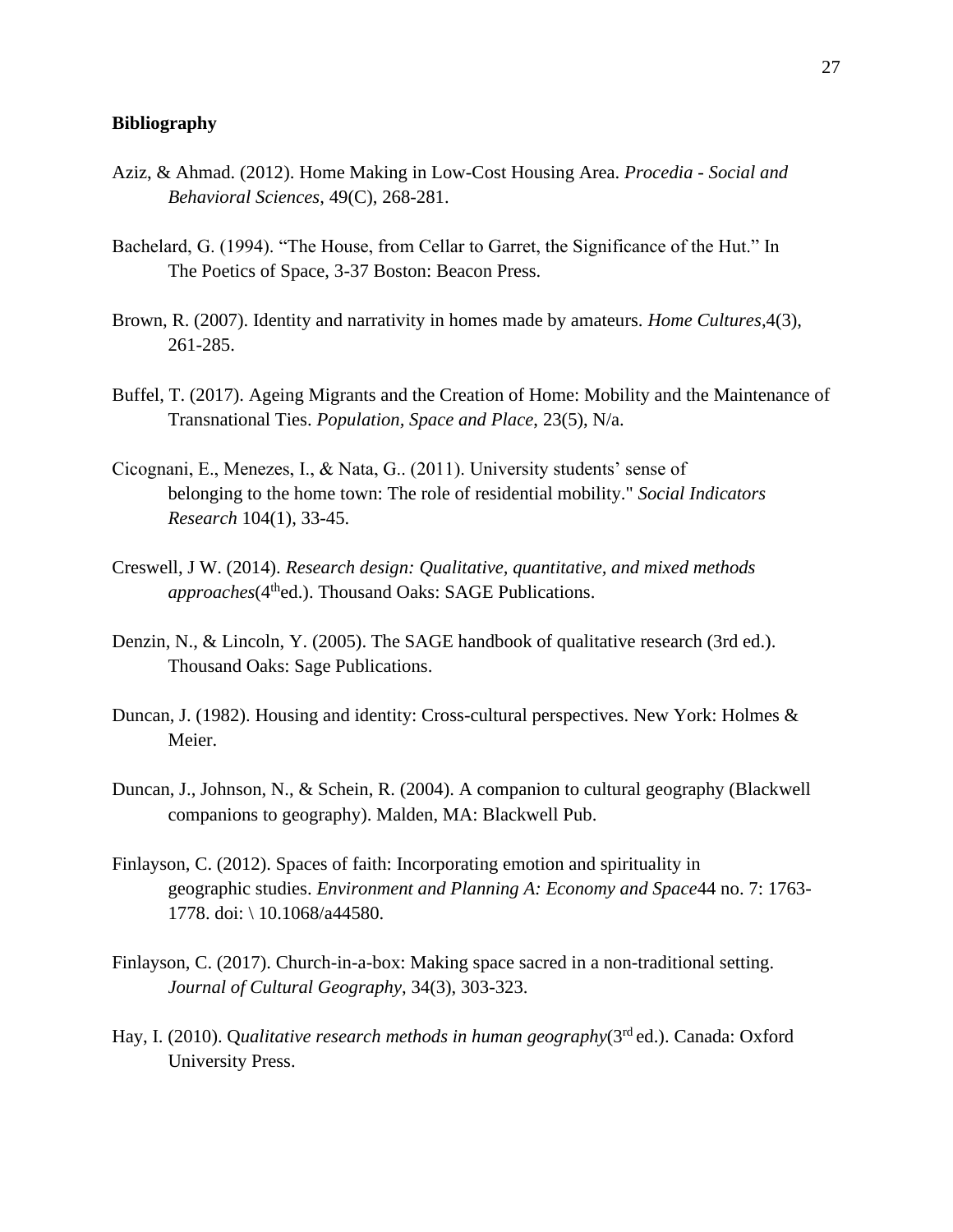- Holloway, S., Rice, S., & Valentine, G. (2003). Key concepts in geography. London ; Thousand Oaks, Calif.: SAGE Publications.
- Hurdley, R. (2006). Dismantling mantelpieces: Narrating identities and materializing culture in the home. *Sociology*, 40(4), 717-733.
- Katz C. (2003). Social Formations: Thinking about Society, Identity, Power and Resistance. In Holloway, S., Rice, S., & Valentine, G. (1st ed). *Key concepts in geography* (pp. 249- 266). SAGE Publications.
- Lengen, C., & Kistemann, T. (2012). Sense of place and place identity: Review of neuroscientific evidence. *Health and Place*, 18(5), 1162-1171.
- Low, S., & Chambers, E. (1989). Housing, culture, and design : A comparative perspective. Philadelphia: University of Pennsylvania Press.
- McAndrew, F T. (1998). The measurement of 'rootedness' and the prediction of attachment to home-towns in college students." *Journal of Environmental Psychology* 18, no. 4: 409-417.
- Miles, M B., Huberman, A M., Huberman, M A., & Huberman, M. (1994). Qualitative data analysis: An expanded sourcebook. Sage
- Miller, D. (2001). Home possessions material culture behind closed doors. Oxford, UK ; New York, NY, USA: Berg.
- Moussouri, T. & Vomvyla, E. (2015). Conversations about home, community and identity. *Archaeology International*, 18(334), 97-112.
- Ratnam, C. (2018). Creating home: Intersections of memory and identity. *Geography Compass*12, no. 4: 1-11.
- Rubin, H., & Rubin, I. (2012). Qualitative interviewing : The art of hearing data (3rd ed.). Thousand Oaks, Calif.: SAGE.
- Shamai, S., & Ilatov, Z. (2005). Measuring sense of place methodological aspects. *Tijdschrift Voor Economische En Sociale Geografie*, 96(5), 467-476.